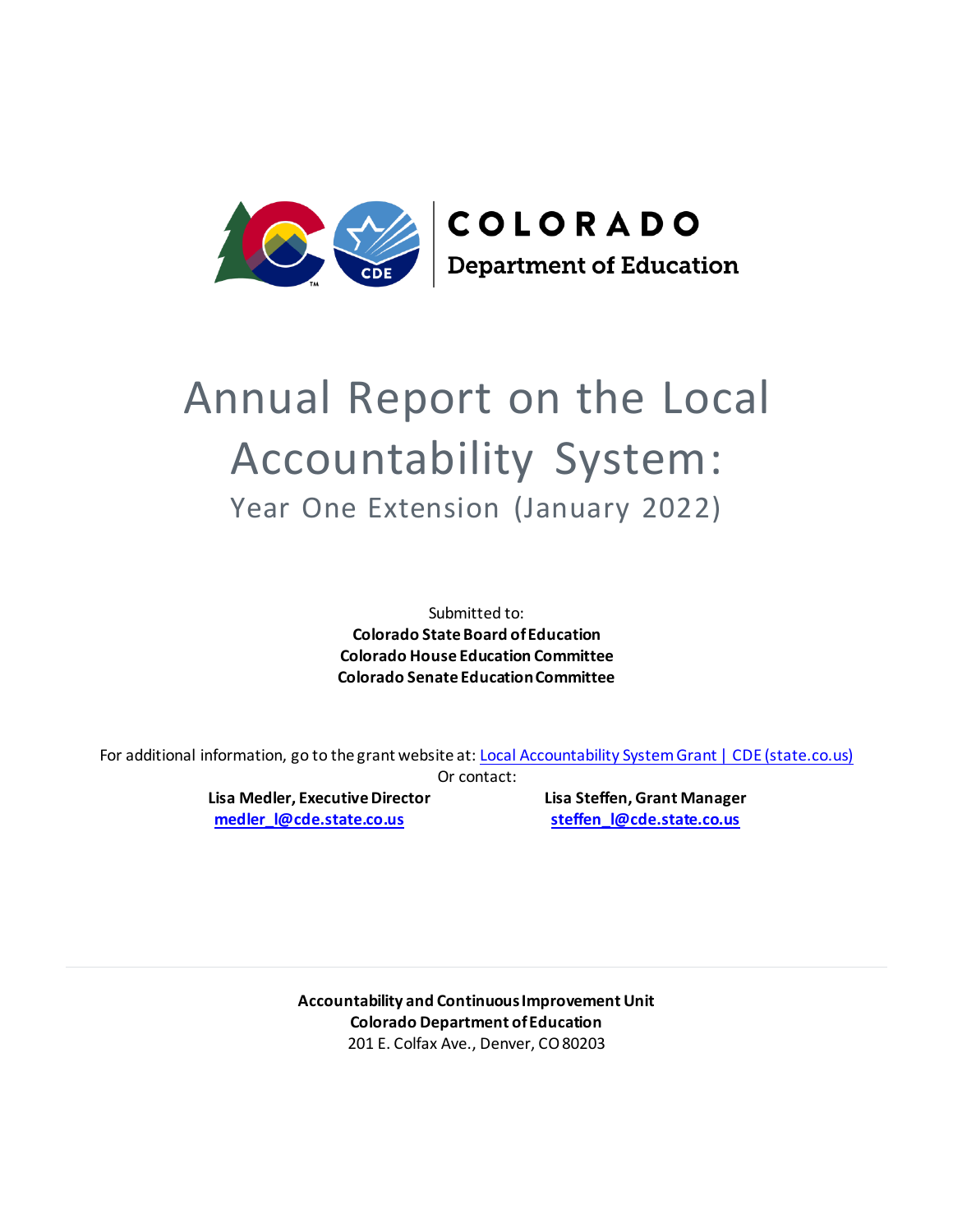

# Table of Contents

# **Contents**

| <b>Executive Summary</b>                                 | 3  |
|----------------------------------------------------------|----|
| Introduction                                             | 4  |
| Impact of COVID-19                                       | 6  |
| Theory of Action                                         | 7  |
| Grantee Flexibility: Alternative Improvement Plans       | 13 |
| Grantee Flexibility: Supplemental Performance Frameworks | 14 |
| <b>Overall Year 1 Extension Review</b>                   | 15 |
| Measures, Evidence and Recommendations                   | 18 |
| Conclusion                                               | 22 |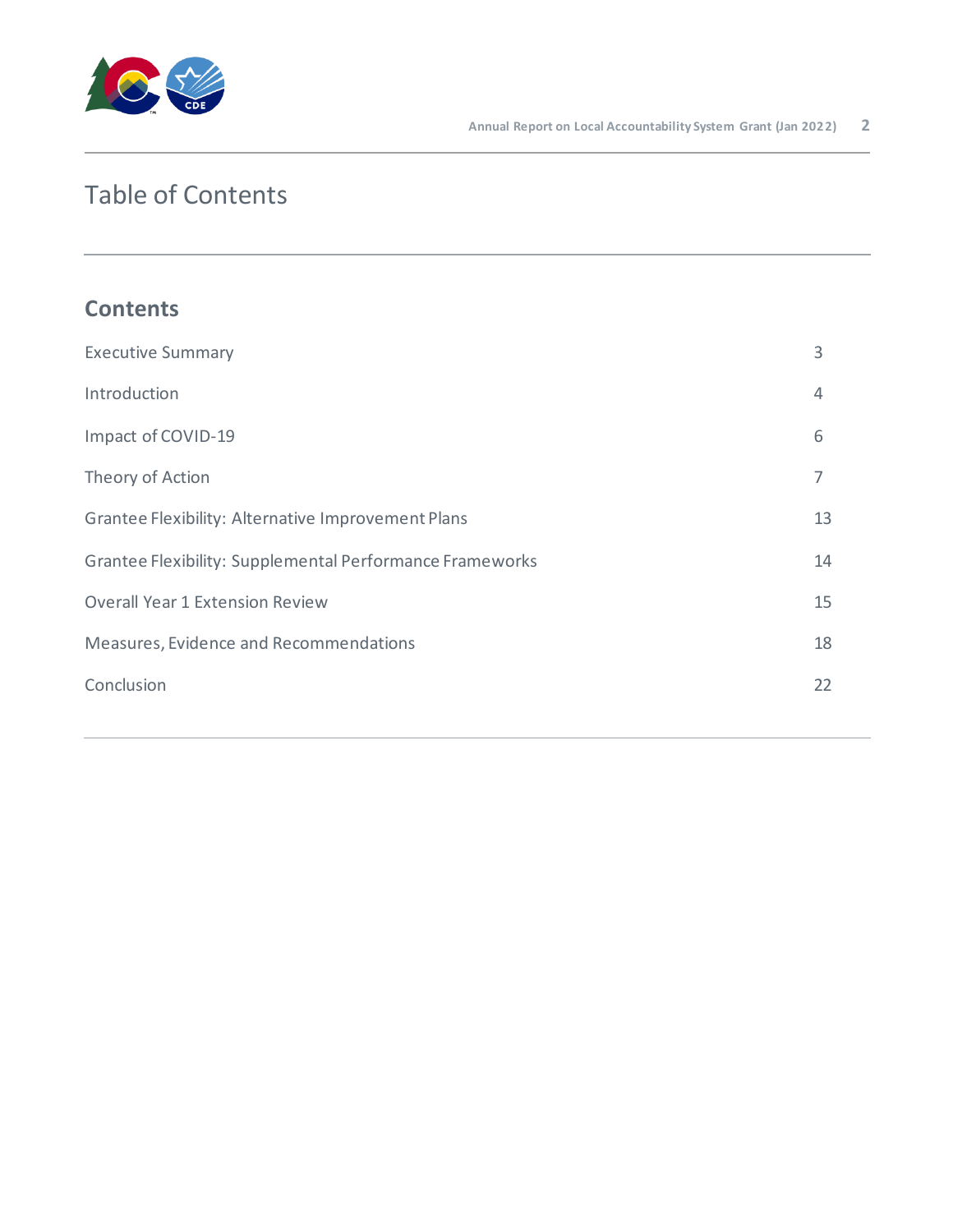

# <span id="page-2-0"></span>**Executive Summary**

S.B. 19-204 authorized the Local Accountability System Grant, which provides funds to local education agencies to pilot the adoption and enhancement of local accountability systems that supplement the state accountability system. This program is also intended to enable the state to learn from innovative practices in the field. Year 1 of the grant focused on the grant application process (November 2019-March 2020) and early implementation (March 2020-June 2020). In March 2020, the State Board of Education approved 11 unique grantee projects. Within these projects, 29 different districts/BOCES and 12 individual schools from across the state are engaging in a wide range of initiatives.



The Year 1 grantees began implementation just asthe Governor issued an Executive Order calling for the suspension of in-person instruction for the remainder of the 20219-20 academic year, and districts shifted to a remote learning approach. With additional flexibility on the grant timeline and with a strong commitment by the grantees, the work continued despite the disruptions.

Funding for Year 2 of the grant was suspended due to state budget shortfalls related to the pandemic. Grantees have committed to moving forward with some timeline adjustments. Flexibilities granted by the state controller (e.g., extendedperiod for Year 1 grant fund expenditures, continuation of related activities into Year 2) has kept momentum of the grantees. Funding was re-established in for the 2021-22 fiscal year, with the 2020-21 year serving as an extension year.

# **Grantee System Development Themes**

As grantees have progressed in the development of their systems, CDE has encouraged and supported a clear articulation of a theory of action for each project. While honoring local innovation and flexibility, the department identified a common need for articulating stronger underlying structures across all projects. Grantees were asked to define their local values, how those values are represented in standards or indicators, and then how those areas are measured and reported. Finally, grantees were asked to describe how those reports are used internally for continuous improvement, and externally for community engagement and accountability. Stakeholder input (including local or regional reflection) wasintegrated within each stage. Each grantee has their own local approach describe[d in a series of presentations on the grant website.](https://www.cde.state.co.us/localaccountabilitysystemgrant)

# **Impact of COVID-19**

Districts continue to face disruptions in implementing the grant activities and completing full data collections due to capacity constraints. In 2021, one grantee declined to participate in the grant due to competing priorities. Two other grantees have continued to pause activities related to local accountability systems and have rolled their year 1 extension funds over to year 2. Most grantees, however, have committed to continuing the grant work and are engaging with CDE for technical assistance and to share their learnings. This has allowed for a strong start on activities, such as stakeholder engagement, measurement validation, and output development.

## **Recommendations from Districts**

Grantees shared specific recommendations to state leaders within their end of year presentations. Recommendations included continued support for local grantee systems, including networking opportunities,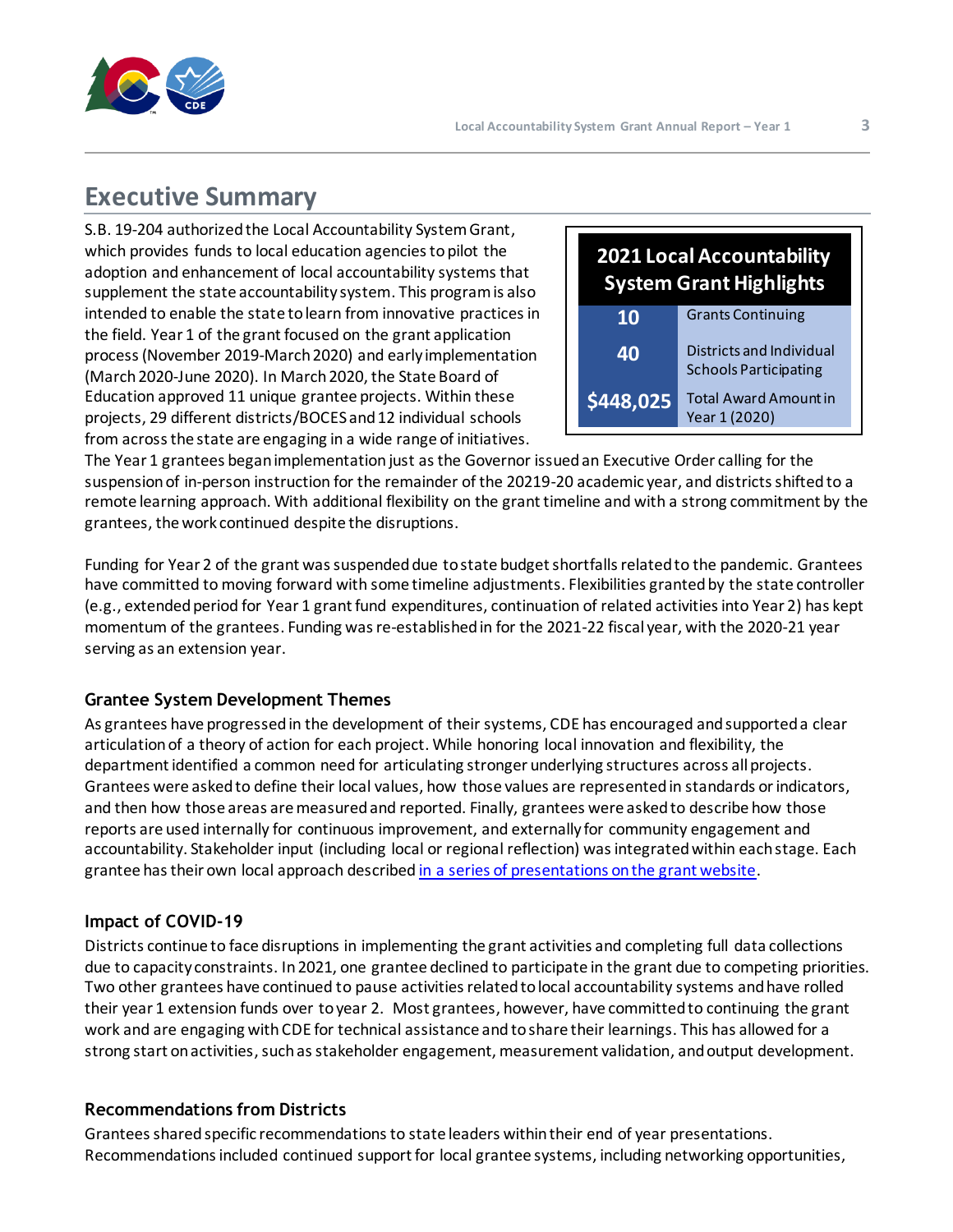

capacity expansion, and alignment to state assessments. Grantees also provided recommendations for modifications to the state accountability system, collaboration across state agencies, and specific supports from CDE.

# **Observations from CDE**

Grantees benefited from ongoing convenings and technical assistance to strengthen their theory of action and reported positively on supports from CDE and the Colorado Education Initiative (CEI). For many grantees, more time is needed to put implementation into action. Grantees continue to need assistance understanding core state and federal requirements and how to best integrate them into their local models. At this time, the local accountability systems are focused exclusively on internal and external continuous improvement efforts and not tied explicitly to a system of consequences or supports.

# <span id="page-3-0"></span>Introduction

The Colorado legislature authorizedthe Local Accountability Systems Grant Programthrough S.B. 19-204, to provide districts with added flexibility to design accountability systems that are a more comprehensive reflection of their local priorities and values. The grants are intended to support districts and schools in piloting the adoption and enhancement of local accountability systems to supplement the state accountability system. In determining student success, grantees have been given flexibility and support to supplement the statewide performance indicators by using additional measures of student success. Per statute, additional indicators may include academic and non-academic student outcomes, which may reflect changes in student engagement, attitudes, and mindsets. A local accountability system is supplemental to the state accountability system and may be designed to:

# **Local Accountability System Grant Focus Areas**

- Public Reporting Dashboards
- Site Visit Protocols & Rubrics
- Non-Academic Indicators
- Stakeholder Values Collections
- Alternative Approaches to Improvement Planning
- a) Fairly and accurately evaluate student success using multiple measures to develop a more comprehensive understanding of each student's success, including additional performance indicators or measures, which may include non-academic student outcomes such as student engagement, attitudes, and dispositions toward learning;
- b) Evaluate the capacity of the public-school systems operated by the local education provider to support student success; and
- c) Use the results obtained from measuring student success and system support for student success as part of a cycle of continuous improvement (C.R.S. 22-11-703).

This program is also intended to enable the state to learn from innovative practices in the field. The Colorado Department of Education (CDE) is expected to evaluate the effectiveness of the local accountability system (after Year 2), as well as convene grantees to facilitate and support learning.

After the legislation was enacted, CDE developed a [competitive grant process](http://www.cde.state.co.us/accountability/localaccountabilitysystemgrantflier) in Fall 2019. Applications were due in December 2019 and the review panel recommended 11 applicants for participation in the grant, awarding between \$25,000 and \$75,000 per grantee per year over a three-year period (depending upon grant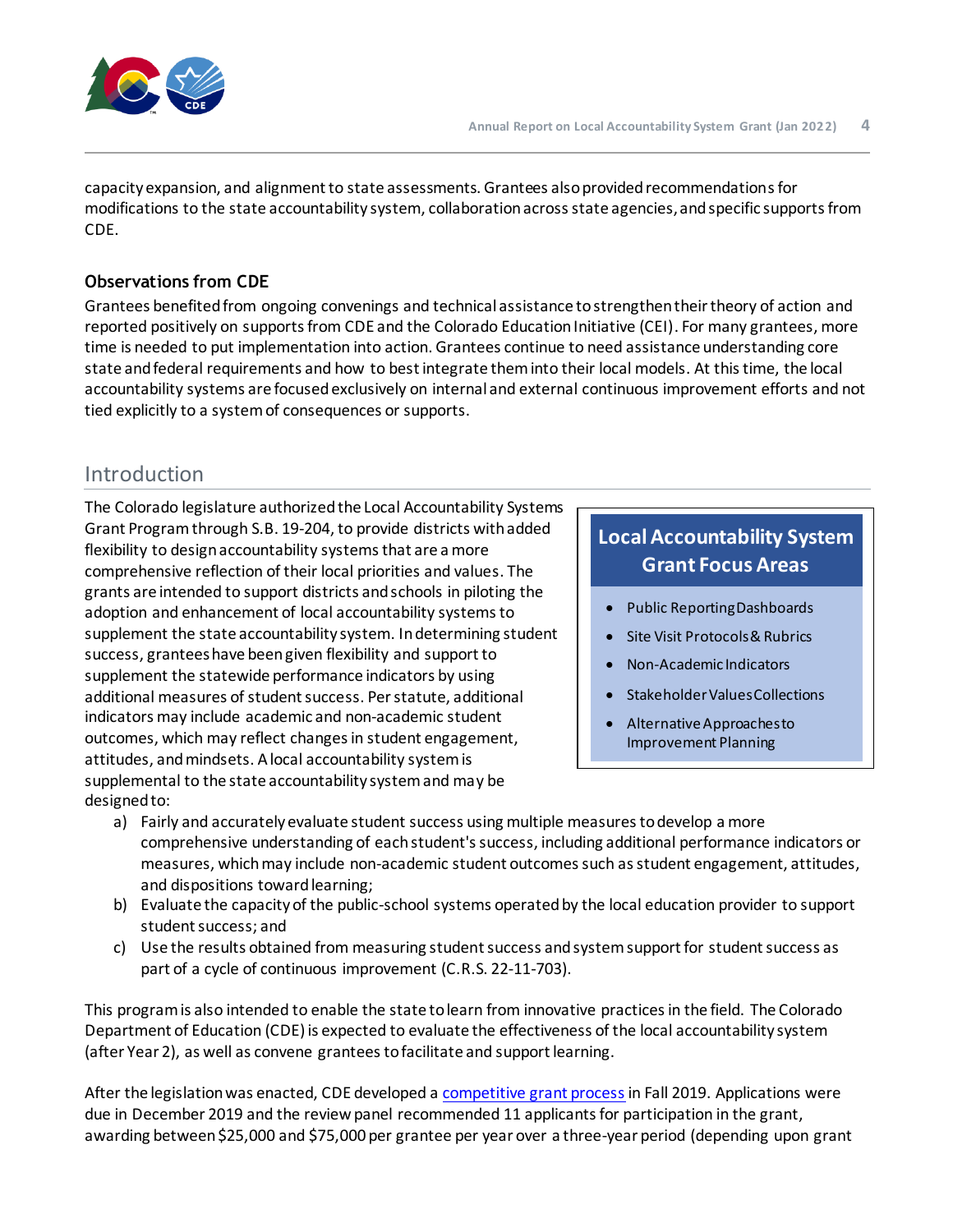

dollar availability). The total award in Year 1 was \$480,025. The State Board of Education approved all recommended proposals and grant amounts in March 2020.

In response to the pandemic, the State Controller offered a no-cost extension of Year 1 funds into the 2021 fiscal year, giving grantees until June 30, 2021 to expend Year 1 funds. Further, the General Assembly suspended the program as part of its 2020 budget balancing package, resulting in cancellation of Year 2 (July 2020-June 2021) awards. This Year 2 funding included support for the local grants, as well as a 0.5 FTE at the Colorado Department of Education. At the end of the 2020-21 legislative session, the General Assembly reinstatedthe grant program. The department released Year 2 of the grant in July 2021 and funding is available through June 2022.

# **Grant Membership**

The approved grantees include five consortia of districts or schools collaborating to develop their local accountability system and five districts or schools working independently. Seven grantees are working with an Accountability System Partner, including Northwest Evaluation Association (NWEA), University of Colorado (CU) Boulder, CU Denver, Marzano Academies, Momentum Strategy and Research, Generation Schools, WestEd and Cognia. The grantees represent a wide variety of district and school sizes across the state, and the projects are quite varied as well. In June 2021, Garfield 16 elected to decline continuing participation in the grant due to conflicting priorities because of the pandemic. A more detailed list of the grantees and partners can be viewed in Table 1.

| <b>PROJECT FOCUS</b>                                                          | <b>LEAD APPLICANT</b>                         | PARTICIPATING SCHOOLS AND<br><b>DISTRICTS</b>                                                                                                                                                                                                                                                                                                                                                      | <b>REGION</b>                                                                   | <b>ACCOUNTABILITY</b><br><b>SYSTEM</b><br><b>PARTNER</b>                                                          |
|-------------------------------------------------------------------------------|-----------------------------------------------|----------------------------------------------------------------------------------------------------------------------------------------------------------------------------------------------------------------------------------------------------------------------------------------------------------------------------------------------------------------------------------------------------|---------------------------------------------------------------------------------|-------------------------------------------------------------------------------------------------------------------|
| <b>OPPORTUNITY TO</b><br><b>LEARN MEASURES</b><br><b>AND METRICS</b>          | <b>Boulder Valley School</b><br>District RE-2 | Cañon City School District<br>Greeley-Evans School District 6<br><b>Gunnison Watershed School District</b>                                                                                                                                                                                                                                                                                         | Metro<br>Pikes Peak<br>North Central<br><b>West Central</b>                     | CU Boulder -- CADRE                                                                                               |
| <b>COMPETENCY</b><br><b>BASED LEARNING</b>                                    | Delta County 50J -<br>Vision Charter Academy  | $\sim$                                                                                                                                                                                                                                                                                                                                                                                             | Southwest                                                                       | Momentum Strategy<br>and Research                                                                                 |
| <b>STUDENT</b><br><b>CENTERED</b><br><b>ACCOUNTABILITY</b><br>PROGRAM (S-CAP) | Buena Vista School<br><b>District</b>         | Akron School District<br><b>Buffalo School District</b><br>East Otero School District<br>Frenchman School District (Fleming)<br>Hanover School District<br><b>Haxtun School District</b><br>Holyoke School District<br>Kit Carson School District<br>La Veta School District<br>Las Animas School District<br>Monte Vista School District<br>West Grand School District<br>Wiggins School District | Pikes Peak<br>North Central<br>Northwest<br>Southwest<br>Southeast<br>Northeast | CU Denver -- The<br>Center for Practice<br><b>Engaged Education</b><br>Research (C-PEER)<br>and Breezy Strategies |
| SUPPLEMENTAL<br><b>DASHBOARD</b>                                              | Denver Public Schools                         | $\sim$                                                                                                                                                                                                                                                                                                                                                                                             | Metro                                                                           | $\overline{\phantom{a}}$                                                                                          |
| SUPPLEMENTAL<br><b>DASHBOARD</b>                                              | District 49 (Falcon)                          |                                                                                                                                                                                                                                                                                                                                                                                                    | Pikes Peak                                                                      |                                                                                                                   |
| SUPPLEMENTAL<br>DASHBOARD AND<br><b>RUBRIC</b>                                | Fountain-Fort Carson<br>School District 8     | $\overline{\phantom{a}}$                                                                                                                                                                                                                                                                                                                                                                           | Pikes Peak                                                                      | WestEd                                                                                                            |

# **Table 1. Summary of Local Accountability Systems Grantees (2021)**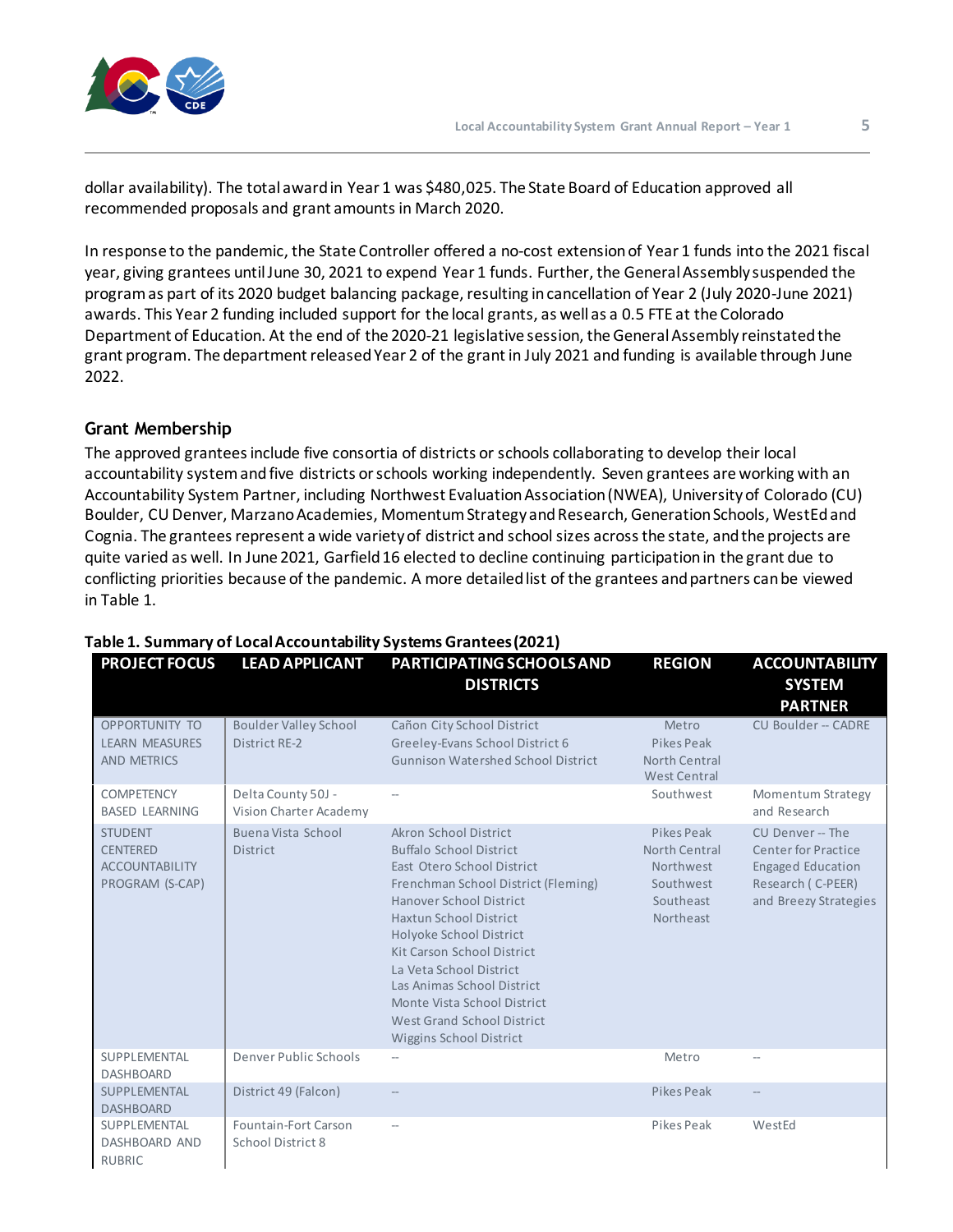

| <b>MEASURING</b><br><b>OPPORTUNITY</b><br>PILOT PROJECT<br>(MOPP) WITH<br><b>ALTERNATIVE</b><br><b>EDUCATION</b><br><b>CAMPUSES</b> | Jefferson County - New<br>America School<br>Lakewood | Brady Exploration School (Jefferson<br>Co)<br>Denver Justice High School (Denver)<br>Durango Big Picture School (Durango)<br>HOPE Online High School (Douglas Co)<br>Jefferson High School (Greeley)<br>New America School - Aurora (CSI)<br>New America Schools - Thornton<br>(Adams 12)<br>Southwest Open School (Cortez)<br>Rise Up Community School (Denver)<br>Yampah Mountain High School<br>(Glenwood Springs) | Metro<br>North Central<br>West Central<br>Southwest | <b>Momentum Strategy</b><br>and Research                 |
|-------------------------------------------------------------------------------------------------------------------------------------|------------------------------------------------------|-----------------------------------------------------------------------------------------------------------------------------------------------------------------------------------------------------------------------------------------------------------------------------------------------------------------------------------------------------------------------------------------------------------------------|-----------------------------------------------------|----------------------------------------------------------|
| SUPPLEMENTAL<br><b>DASHBOARD</b>                                                                                                    | Jefferson County Public<br>School District           |                                                                                                                                                                                                                                                                                                                                                                                                                       | Metro                                               |                                                          |
| SUPPLEMENTAL<br><b>DASHBOARD</b>                                                                                                    | Northeast Colorado<br><b>BOCES</b>                   | Plateau School District RE-5<br>Revere School District<br>Yuma School District 1                                                                                                                                                                                                                                                                                                                                      | Northeast                                           | NWEA, Generation<br>Schools                              |
| <b>COMPETENCY</b><br><b>BASED LEARNING</b>                                                                                          | Westminster Public<br>Schools                        | Brush School District RE-2J                                                                                                                                                                                                                                                                                                                                                                                           | Metro<br>Northeast                                  | Cognia, Marzano<br>Academies, and CU<br>Denver -- C-PEER |

\*Garfield 16 is no longer participating in the grant, due to constraints related to the COVID-19 pandemic. Remaining funds were shared between current grantees, as eligible.

# **CDE Activities to Support Grantees**

During the 2020-21 year 1 extension, CDE and the Colorado Education Initiative (CEI) facilitated a series of grantee convenings in June 2020, October 2020, March 2021, and a culminating May 2021 session to record the Local Accountability System presentations. Each session included presentations from grantees on their work to date, and networking opportunities to discuss successes and challenges. CEI and CDE also provided technical assistance to grantees upon request. Available topics included a variety of areas, such as measurement development, reporting and visualization, and stakeholder engagement. Surveys of grantees demonstrated that they found the technical assistance opportunities valuable, and greatly appreciated the opportunity to network, troubleshoot and share learnings across grantees.

# <span id="page-5-0"></span>Impact of COVID-19

Despite disruptions in budgets, instructional time, availability of valid assessments and staff capacity due to the pandemic, the majority of grantees have committed to continuing the grant work and are engaging in technical assistance through the state and have participated in periodic convenings to share their learnings. However, the disruptions have impacted project timelines and some grantees are not as far along after the Year 1 extension as originally anticipated.

# **Challenges with Measurement and Validity**

Participating schools and districts have raised concerns about the ability to collect data through existing systems and the need to develop new data collections to appropriately measure the impacts of the program. The cancellation of state assessments in spring 2020; low participation in alternating grades and content areas in 2021; and transitions between remote, hybrid and in-person instruction in the 2019-20 and 2020-21 school years have resulted in inconsistent opportunities to assess students, evaluate systems and/or conduct diagnostic reviews. This has resulted in major setbacks for all grantees in generating norms or setting baseline data, testing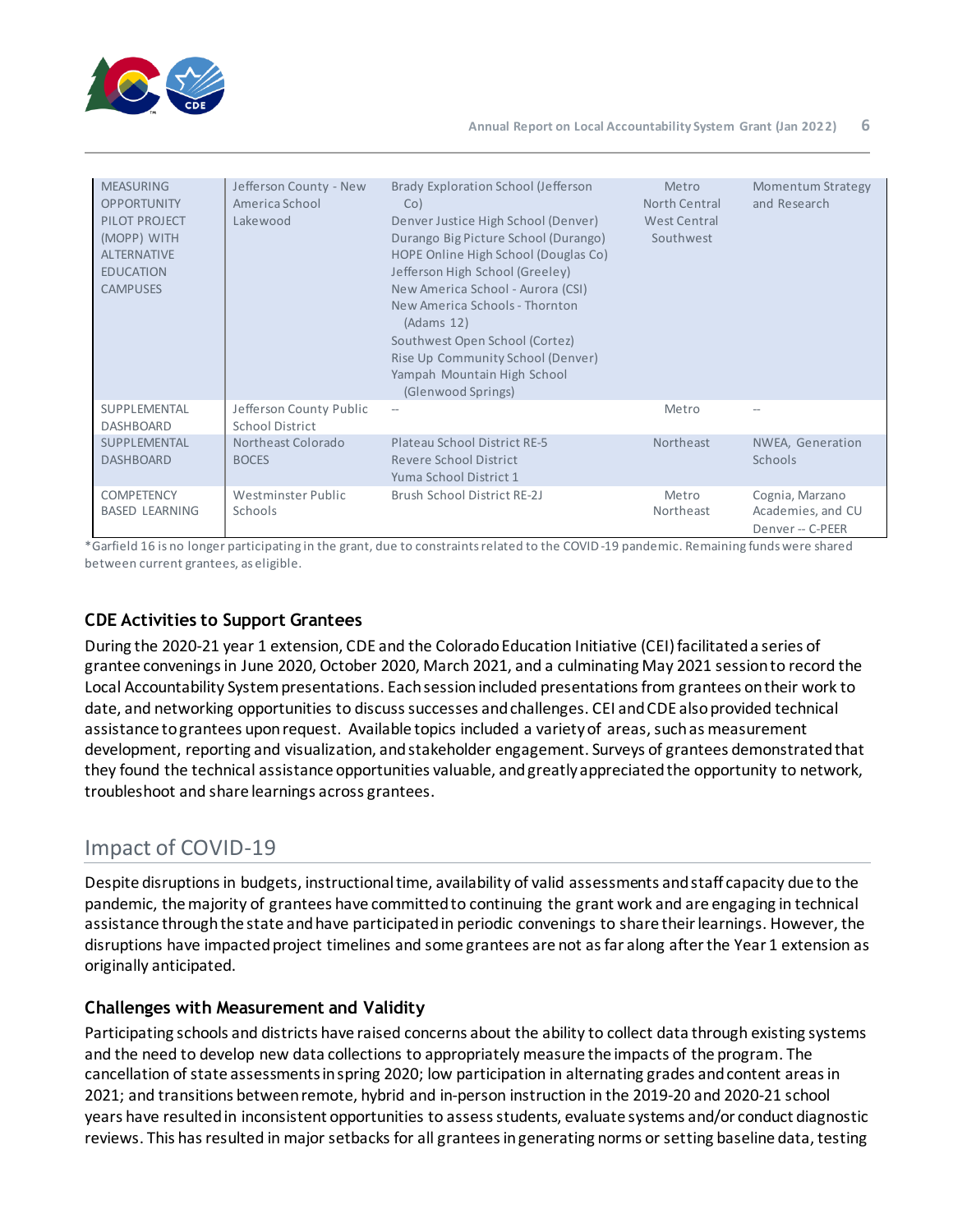

new collections, and/or ensuring the validity of existing collections. These challenges will have longer term impacts, as trend data is an important component of continuous improvement and program evaluation.

## **Time and Capacity**

Due to the complexity of managing multiple instructional modalities, responding to new health and safety requirements and general increase in staff demands due to COVID-19, all participating districts reported that timelines for local accountability system grant work have been disrupted. The work in multiple districts has been de-prioritized both due to competing staff demands and issues with data collections and validity described in the section above.

# <span id="page-6-0"></span>Theory of Action

To support grantees in articulating why there is a need for locally developed measures, CDE asked grantees to articulate a logic model to describe how the grantee's values and vision drive what is prioritized in the district; what is collected, analyzed and reported; and how those results are used. Usage is split into three categories: internal improvement, external community engagement, and general system improvement through shared learning.



Grantees were asked to describe the guiding principles and values driving the work in the local accountability system pilot. What is the local, regional, or community context represented in this work?

#### **Key Components, Purpose, and Features of the System**

What does the system attempt to measure, within areas such as culture and climate, student learning, resources, operations, opportunities?

#### **Key Indicators or Standards**

What are the expected outcomes of what the system is measuring? On what areas does the system place value (student, teacher, educational system, community)?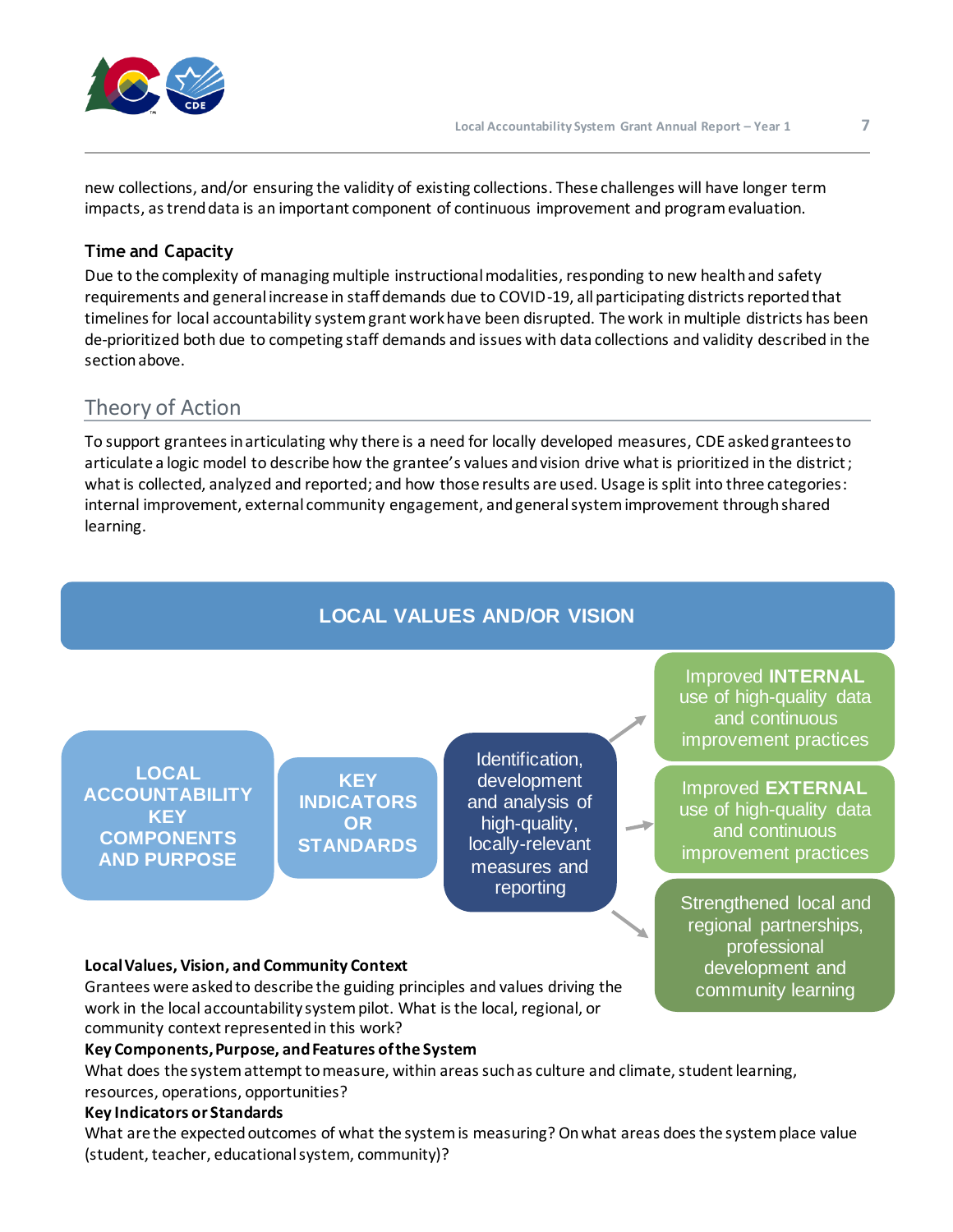

#### **Measures and Reporting**

What data sources and measures are incorporated into the model? How are measures shared and summarized? How are results ranked, rated or weighed?

#### **Progress toward Shared Outcomes**

- How are the data and reports utilized by consortium, districts and schools for continuous improvement within the system?
- How are data and reports utilized by families, stakeholders, peer districts or schools, or the broader community?
- How has the system led to strengthened local or regional partnerships, professional development, or community learning?

### **Presentations on Theory of Action**

In Spring 2021, CDE, in partnership with the Colorado Education Initiative (CEI), recorded presentations of grantee progress in their system development. Presentations included an overview of the system's component parts, as well as lessons learned and recommendations for the state. These recordings are available on th[e Local](https://www.cde.state.co.us/localaccountabilitysystemgrant)  [Accountability System Website.](https://www.cde.state.co.us/localaccountabilitysystemgrant) Some excerpts are included below from the Student Centered Accountability Program, Canon City, Boulder Valley School District and District 49.

**Local Accountability System Grantee Website Video 1**



#### **LASG Website Video 2**

## **Example Theory of Action Presented by Cañon City**

"The Cañon City School District believes by taking an in-depth look at each of its schools on an annual basis, through the lens of what it collectively strives to achieve as an educational system, it will identify opportunities for improvement and growth to assist schools in more effectively reaching their goals."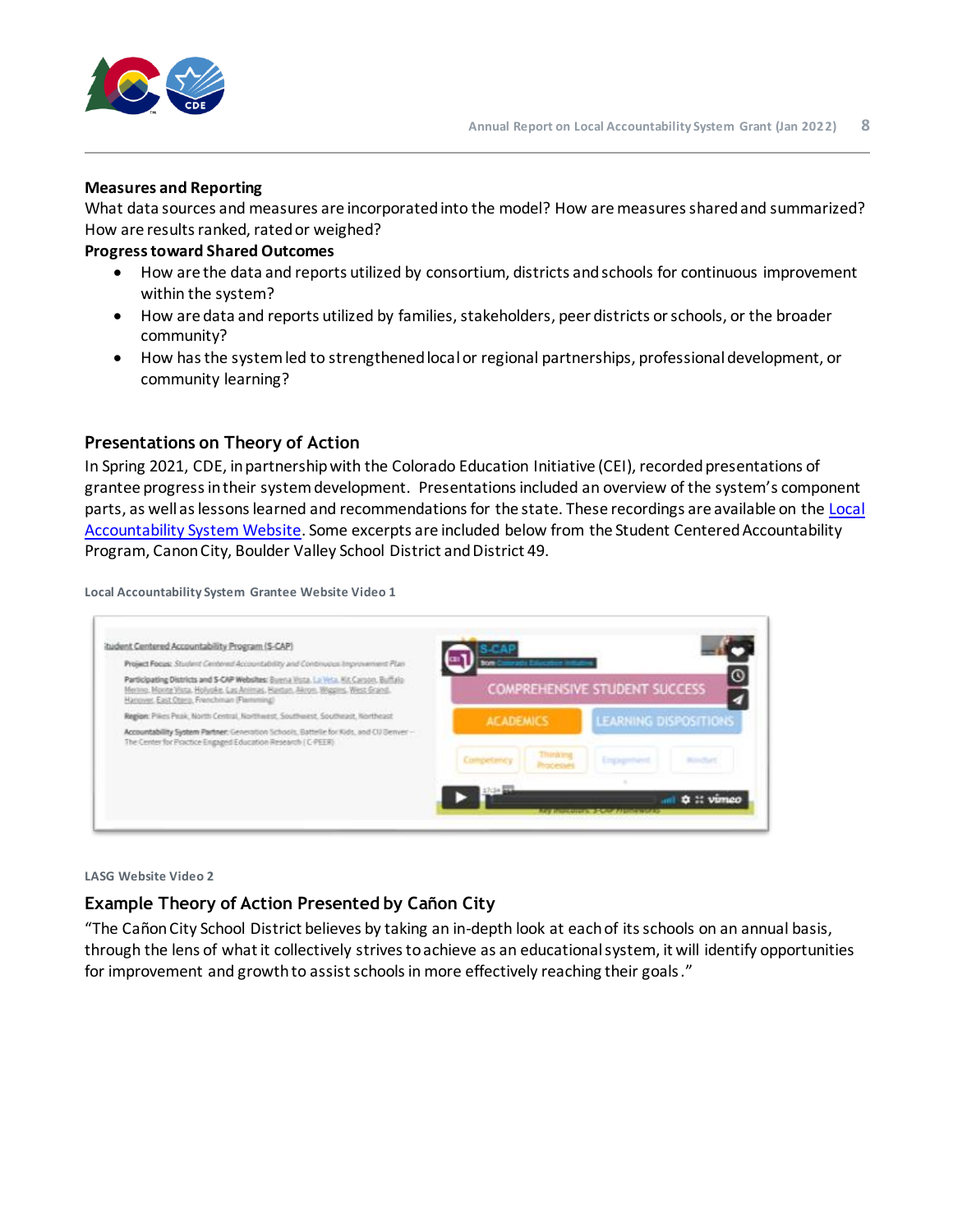

#### **Cañon City's Mission and Vision**

The work Cañon City is doing stems from their commitment to innovative opportunities and the focus on specific trait and skill development.

**Cañon City Graphic 1 District Vision, Mission and Core Beliefs that drive the Local Accountability System**



#### **Indicators and Standards**

The SELF framework focuses on specific traits (e.g., Civility, Agency, Innovation, Knowledge) and skills (e.g., Collaboration, Leadership, Contribution, Reflection). This becomes the basis for measurement.

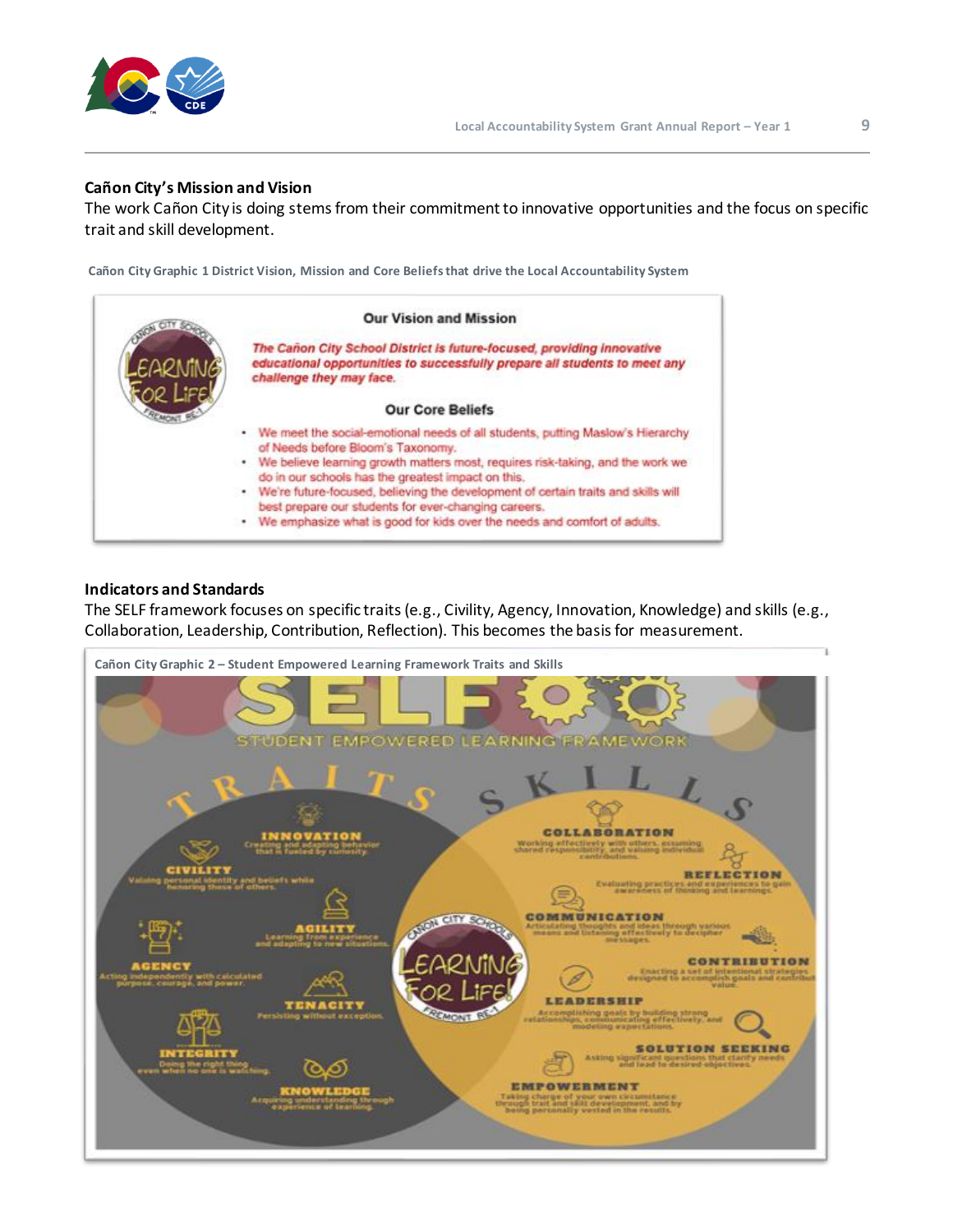

#### **Measures and Reporting**

Canon City then uses a district created rubric aligned to the indicators and standards to observe instruction; survey families, students and staff; and evaluate building activities. They then complement the observational and perception data with academic, social-emotional, and behavioral data. All inputs are then deliberated and calibrated at the district level, and a web-based report is shared with staff and each school community.

**Cañon City Graphic 3 – Rating system for evaluation rubric**



**Cañon City Graphic 4 – Public reporting components, including Instructional Review rubric results, survey results, and School Performance Framework data**

| Instructional Review  | Instructional Review | Latest (2019) SPF     | Latest (2019) SPF |  |
|-----------------------|----------------------|-----------------------|-------------------|--|
| Results by Focus Area | Results with Survey  | Results Instructional | Results by Survey |  |
| and Item              | Results              | Review Results        | Results           |  |

#### **Internal Usage**

A [web based report](https://public.tableau.com/profile/elena.d.b#!/vizhome/LocalDataLandscapeAcrossBuildings/ViewsacrossSchools) is available for administrators to see comparisons across schools within the district.

**Cañon City Graphic 5 – Visualization of rubric and survey results across the district's schools**

|                                     |                                                                                                                          | and item | Instructional Review<br>Results by Focus Area | Instructional Review<br>Results with Survey<br>Results. | Latest (2019) SPF<br>Results Instructional<br>Review Results | Latest (2013) 576<br>Results by Survey<br>Results: |                                                                                                |
|-------------------------------------|--------------------------------------------------------------------------------------------------------------------------|----------|-----------------------------------------------|---------------------------------------------------------|--------------------------------------------------------------|----------------------------------------------------|------------------------------------------------------------------------------------------------|
| Focus Area Ram                      |                                                                                                                          |          |                                               | 100                                                     | Rating                                                       |                                                    | Focus Area<br>7 Section I: Dimate, C.,                                                         |
| Saction I:<br>Climatis,<br>Culture, | Instruction in the development of district identified<br>traits and skills is observable and measureable.                |          |                                               |                                                         | .                                                            |                                                    | Section 11 Student H.<br>Saction III: Innovativ<br>Section V: Equita of<br>Section O. Resource |
| Vision and<br>Purpose               | It is exident the staff chosen culture is adhered to and<br>the school climate is positive.                              |          | ---                                           |                                                         | .                                                            |                                                    | Section V: Opportuni<br>Section V: Effective<br>Section VII: Improve                           |
|                                     | No matter the personalized direction of the school.<br>support for the district's core beliefs is evident and<br>active. |          |                                               |                                                         | --------                                                     |                                                    | Section VIII, Support<br>Section K: Early Liter<br>Section IC Focus on<br>Section IO: Personal |
|                                     | School procedures are clear, effectively communicated.<br>and enforced equitably.                                        |          | .                                             |                                                         | .                                                            |                                                    | IR School Year<br>00.2020<br>$O$ 2021                                                          |
|                                     | Student sucess is well defined, measured, and relevant.<br>to what we know about the future.                             |          |                                               |                                                         | --------                                                     |                                                    | School (1R)<br>CO-S<br>COMS.                                                                   |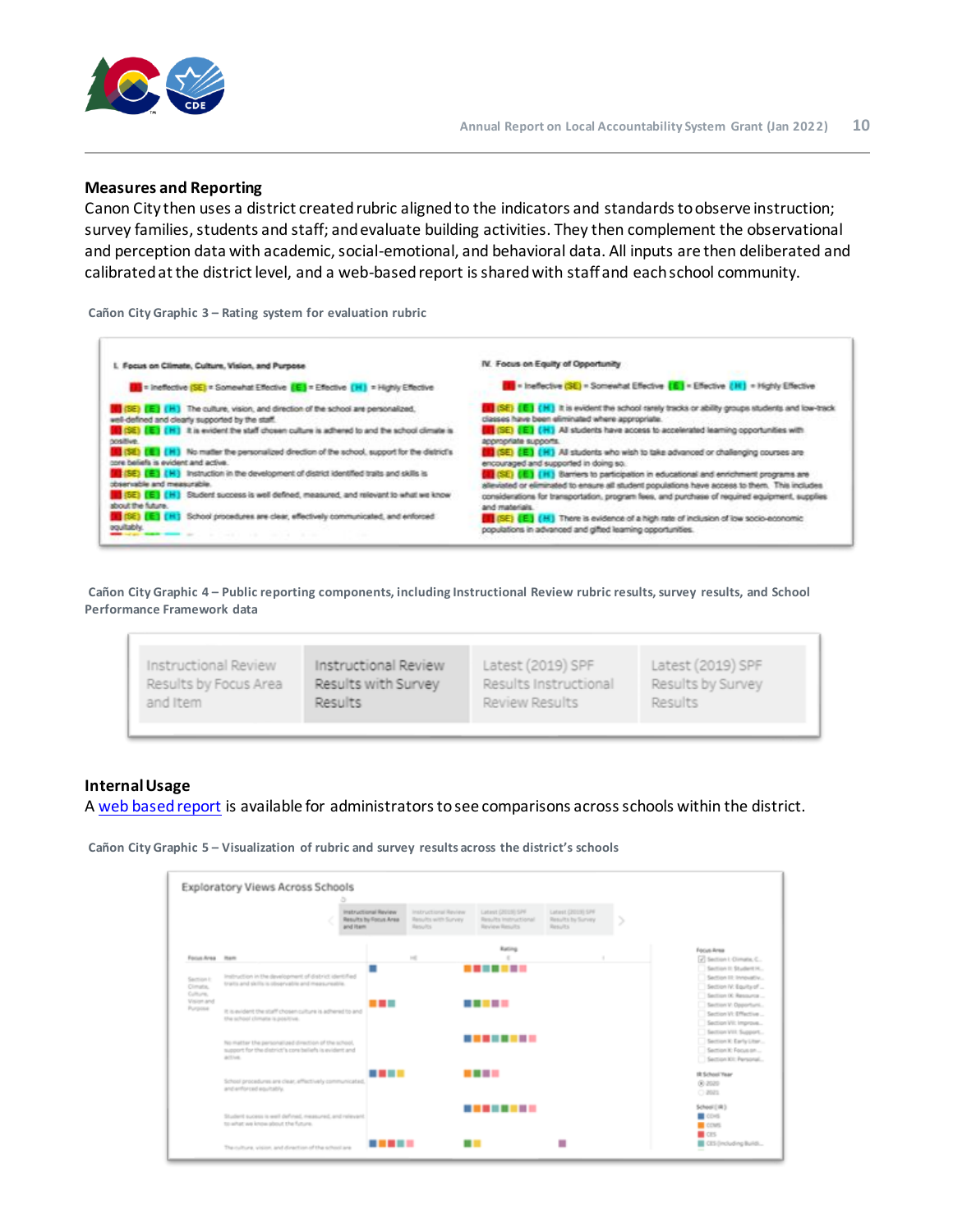

#### **External Usage**

A website for each school (e.g., [Cañon City Middle School\)](https://echoesfromcanon.weebly.com/ccms-2021-instructional-program-review.html) is available to communicate finalized results to the community.

**Cañon City Graphic 6 – Website of Cañon City Middle School that includes rubric and data results and reflection.** 

# **Section I-Focus on Climate, Culture, Vision and Purpose**

#### **Self Reflection**

SOAR is our staff designed, implemented, and adhered to culture. Six years ago this staff undertook the design of a positive behavior program at CCMS and it is still in place and used by all grade level teachers as well as support staff. We have a weekly focus for students on one of the pillars of SOAR and teachers reference back during lessons and behavior interventions to this focus. Students are rewarded with cards they can trade in for items at our student store, in addition, students are rewarded at the end of each quarter if they achieved all 4 levels of SOAR with a trip.

Traits and Skills are integrated into our 6th-grade Technology



Canon City worked with community leaders, including the mayor, business counsel, community college dean, and community health administrators to develop the rubric, surveys and site visits. This was done to ensure the community was supportive of the process and outcomes. The system works to create internal and external understanding of the vision, mission, core beliefs, and profile of a graduate. Work with the accountability partner, CU Boulder's CADRE, and the consortium of Boulder Valley School District, Greeley and Gunnison-Watershed allows for shared learning and system improvements (e.g., rubric review, development of exemplars).

#### **Other Grantee Progress Updates**

While not all grantees have implemented a comprehensive accountability and continuous system, there are examples of grantees that continue to collaborate with stakeholders (including internal and external groups) to gather values, define standards or indicators, and determine appropriate metrics.

For example, Boulder Valley School District is currently working with multiple stakeholder groups and their accountability partner, CU Boulder – CADRE, to gather recommendations, iterate and present back to stakeholders on their Opportunity to Learn measures (e.g., enrichment opportunities and enrichment program quality, after-school time offerings, course taking opportunities).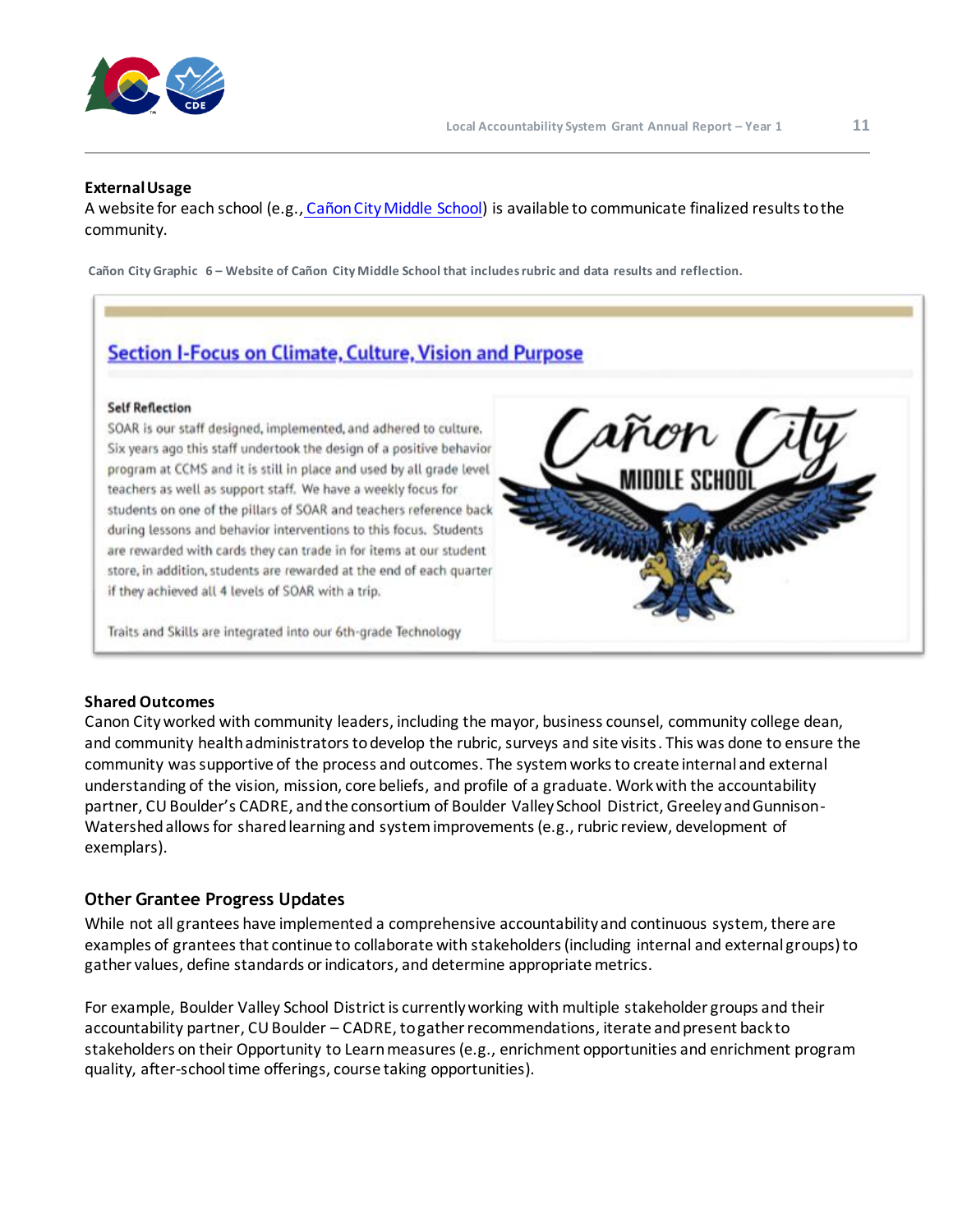

**Boulder Valley School District Graphic 1 – Overview of stakeholder engagement process, including District Accountability Committee, CU Boulder research, Stakeholder Committees, and Board of Education feedback.**



District 49 was directed by their board to report out on community priorities for school performance. This engagement included work with District and School Accountability Committees, community surveys, observed student progress, teacher feedback, staff and student data, and direct supervision. They used a program called Thought Exchange to gather feedback from over 1,000 members of the broader District 49 community.

**District 49 Graphic 1 –Thought Exchange community feedback on accountability themes and priorities: Student Learning, Safety/Security, and Operations/Leadership were the three highest responses (after unrelated themes)**

# Solicited broader community input to validate accountability themes and priorities

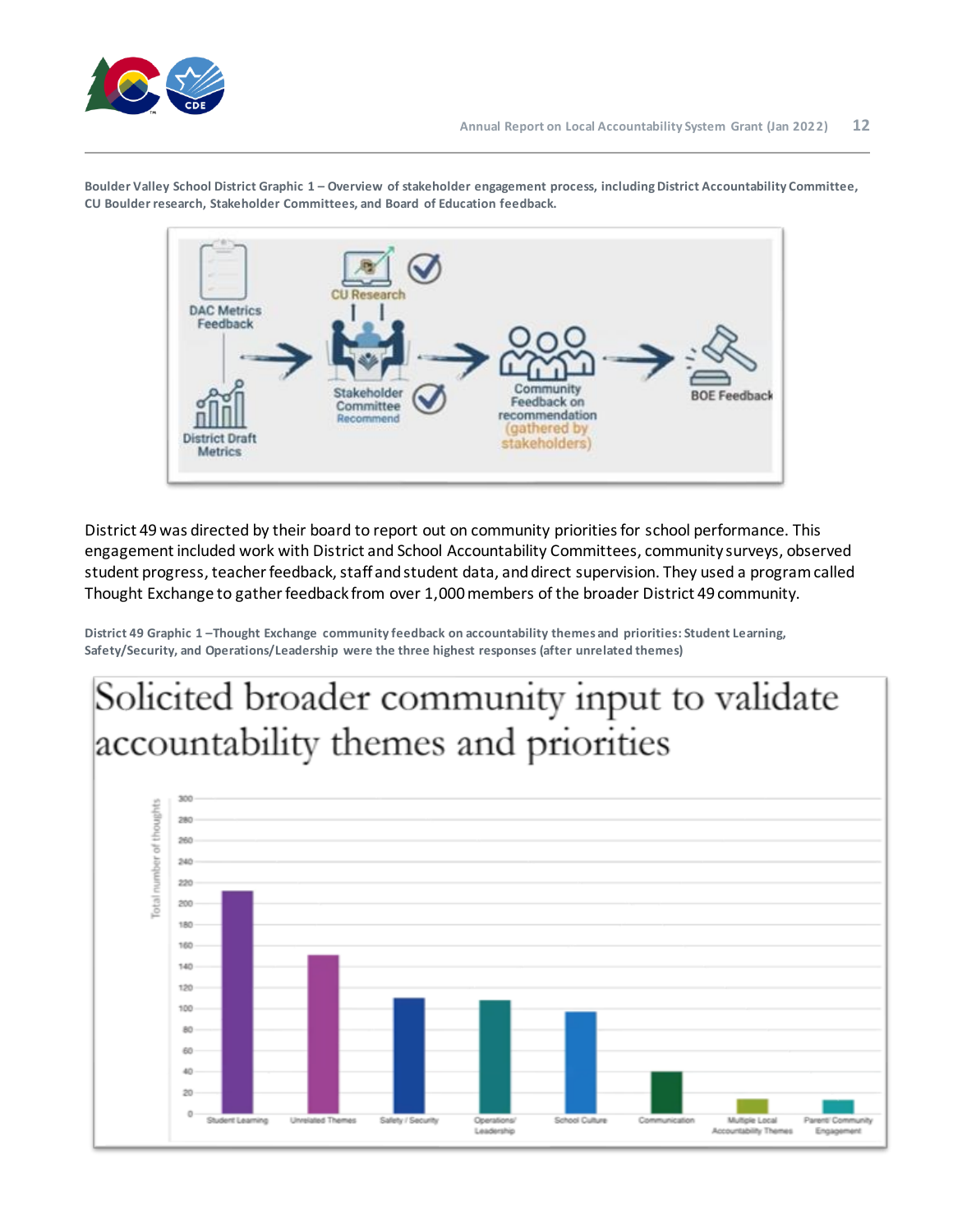

# <span id="page-12-0"></span>Grantee Flexibility: Alternative Improvement Plans

Three grantees[, Fountain-Fort Carson](https://sites.google.com/ffc8.org/fountainfortcarsonhighschoolef/home)[, District 49](https://cedar2.cde.state.co.us/documents/AltPlan2021/1110-2908-2021), and S-CAP member districts took advantage of the alternative improvement planning format flexibility provided by the grant. CDE reviewed the district templates to ensure that the alternative format meets state and federal requirements and State Board of Education policy. District plans were submitted and posted on the [CDE website](https://www.cde.state.co.us/schoolview/frameworks/welcome/) under the link "Alternative Improvement Plan."

**Performance Framework Graphic 1 – CDE Website that includes Frameworks, Improvement Plan or Alternative Improvement Plan**



**Fountain-Fort Carson Website 1 – Each school has a website that includes the improvement planning process, a school data dashboard, and a review of site visit rubric results.**

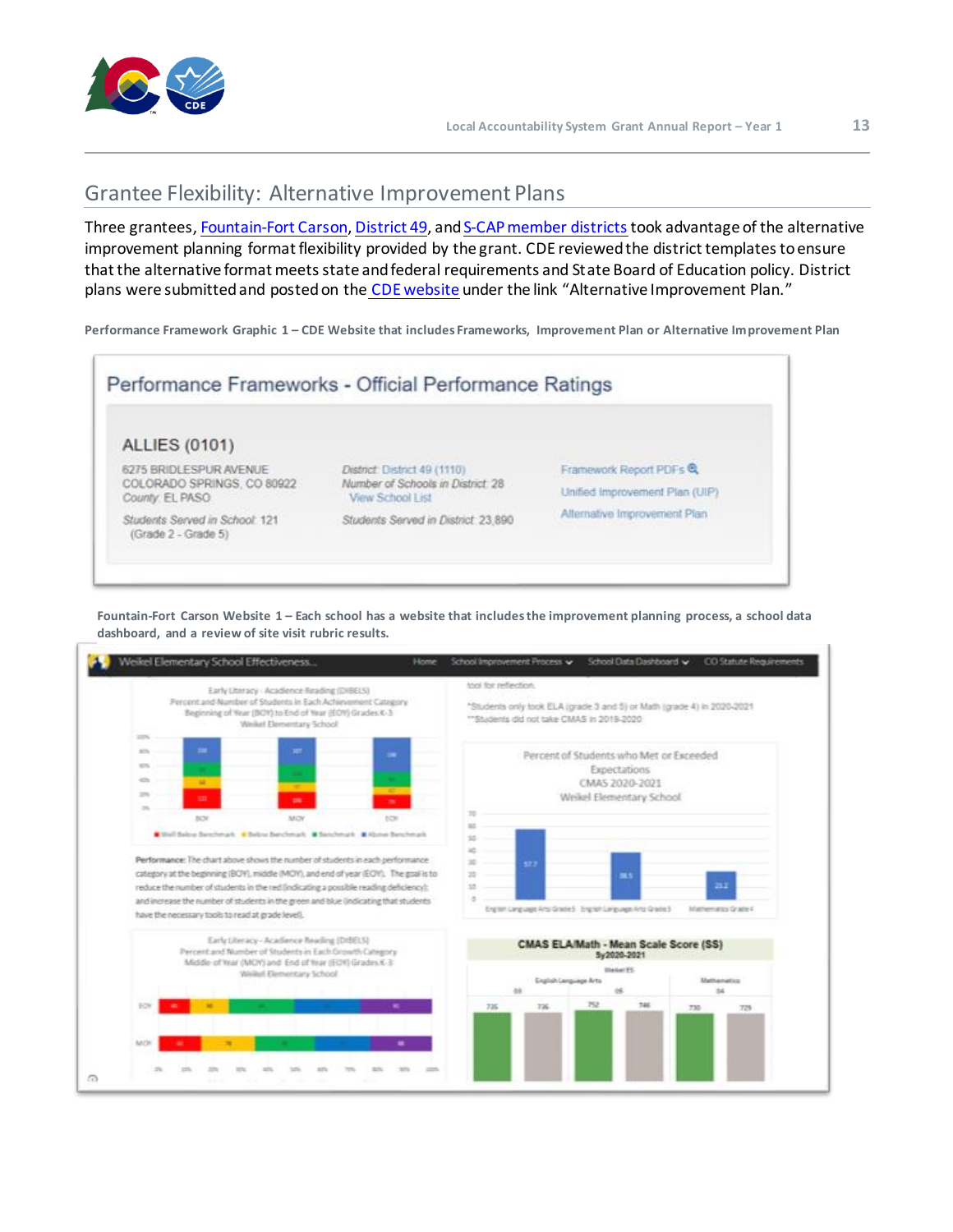

# <span id="page-13-0"></span>Grantee Flexibility: Supplemental Performance Frameworks

In response to disruptions created by COVID-19, the Colorado state legislature paused state accountability for a second year (HB 21-1161). The department also applied for and received waivers from the U.S. Department of Education for additional flexibility on federal accountability requirements and use of funds. These policy adjustments paused publishing of state supplemental performance reports or frameworks. During this time, the grantees continued to work on their supplemental reports, which either stand alone, such as [Jefferson County's School Insights](https://www.jeffcopublicschools.org/schools/school_insights), or are embedded within the school and district websites to share both data reporting and the aligned school improvement efforts.

Examples of comprehensive websites include S-CAP's [System Support Review](https://scapakronschools.weebly.com/system-supports.html) (SSR) [rubric based dashboards,](https://scapakronschools.weebly.com/system-supports.html) [academic dashboards](https://scapmvschools.weebly.com/academics.html) an[d Learning Disposition Dashboards](https://scapakronschools.weebly.com/learning-dispositions.html). Fountain-Fort Carson's [academic performance page](https://sites.google.com/ffc8.org/weikel-elementary-school-effec/school-data-dashboard/academic-performance) displays district assessments (e.g., DIBELS, Illuminate) while th[e culture and community page](https://sites.google.com/ffc8.org/weikel-elementary-school-effec/school-data-dashboard/culture-community?authuser=0) includes attendance, behavior, student and family perception, and faculty and staff feedback data.<br>**S-CAP Website 1** S-CAP Website 1



**Jefferson County Website 1 – School Insights includes data on school culture, statewide data, district tests, and school basics.**

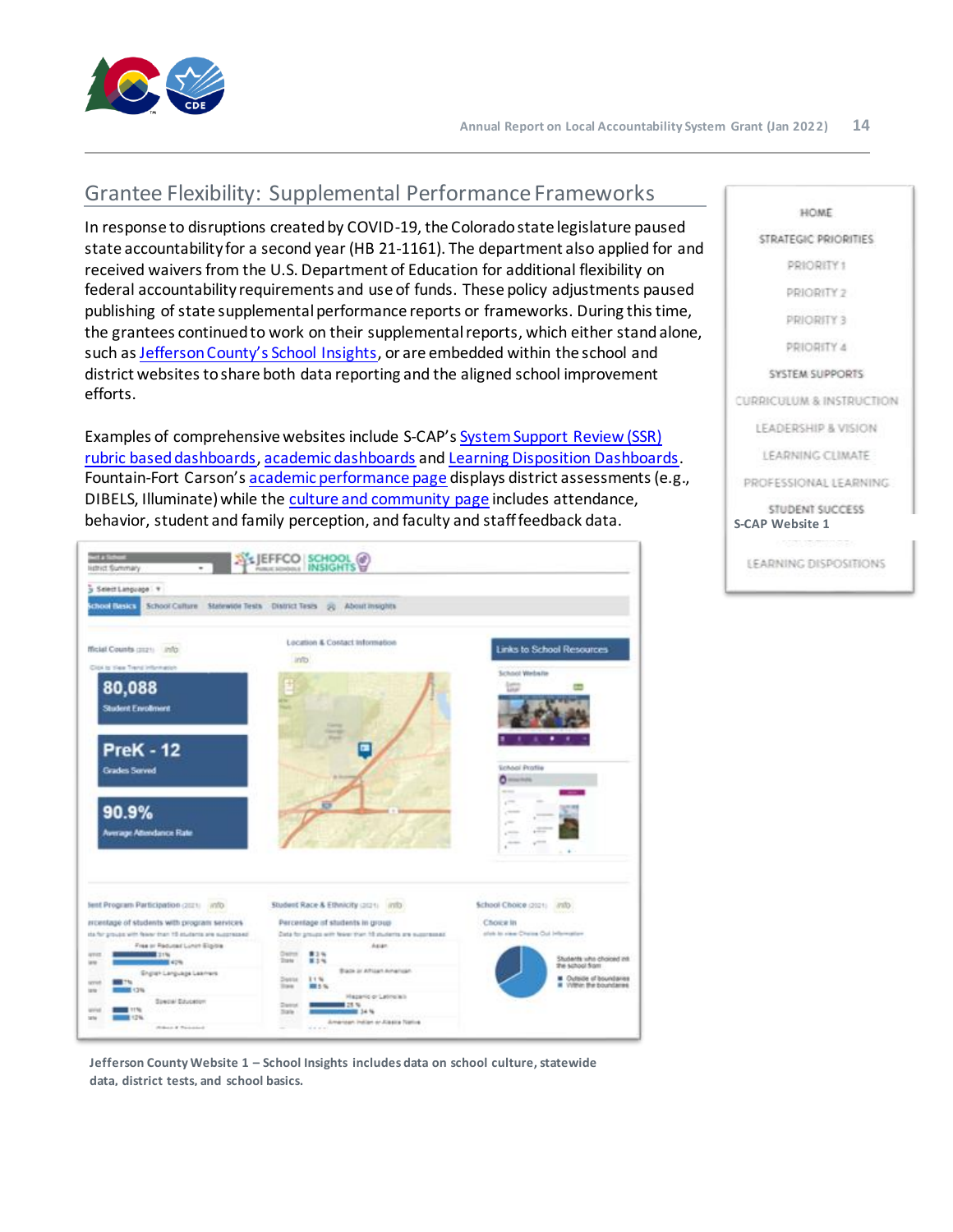

# <span id="page-14-0"></span>Overall Year 1 Extension Review

# **Current Goals, Progress and Next Steps**

The following table includes a summary of each district or consortia's status in implementation of identified project goals, including next steps for Year 2 of the grant. Again, progress on goals has been impacted by the pandemic.

|                                                                                                                                               | i apie z. Froject doais and Frogress                                                                                                                                                                                                                          |                                                                                                                                                                                                                                                                                                                                                                                                                   |                                                                                                                                                                                                                                                                                                                                                                                                                                                                                                                                                                                                                                                 |
|-----------------------------------------------------------------------------------------------------------------------------------------------|---------------------------------------------------------------------------------------------------------------------------------------------------------------------------------------------------------------------------------------------------------------|-------------------------------------------------------------------------------------------------------------------------------------------------------------------------------------------------------------------------------------------------------------------------------------------------------------------------------------------------------------------------------------------------------------------|-------------------------------------------------------------------------------------------------------------------------------------------------------------------------------------------------------------------------------------------------------------------------------------------------------------------------------------------------------------------------------------------------------------------------------------------------------------------------------------------------------------------------------------------------------------------------------------------------------------------------------------------------|
| <b>Leads and</b><br>Partner(s)                                                                                                                | <b>Current Project Goals</b>                                                                                                                                                                                                                                  | <b>Year 1 Extension</b><br>Progress                                                                                                                                                                                                                                                                                                                                                                               | Next Steps for Year 2                                                                                                                                                                                                                                                                                                                                                                                                                                                                                                                                                                                                                           |
| <b>Boulder Valley</b><br><b>School District</b><br>Partnered with<br><b>CADRECU</b><br><b>Boulder</b>                                         | • Develop theory of change<br>based on the types of metrics<br>identified by each district<br>· Collect, report on, respond to<br>metrics as a part of a<br>continuous improvement<br>cycle                                                                   | · Boulder Valley: Refined<br>metrics, gathered data,<br>created internally facing data<br>displays, engaged a<br>contractor to improve data<br>reporting quality/usability<br>· Greeley: Developed and<br>selected measures<br>· Gunnison: Assessment<br>development and<br>identification<br>· Cañon City: Operationalize<br>rubric, studied promising<br>practices in the district,<br>interviewed stakeholders | • Partner (CADRE) begins to<br>document implementation of<br>metrics and impact in a few<br>schools (BVSD) and at district<br>level (Greeley)<br>• (Cañon City) Review current<br>metrics and revise rubric based<br>on CU Boulder feedback, then<br>create rubric exemplars<br>• (Cañon City) Begin to develop<br>online visual display for<br>reporting out rubric-based<br>results<br>• CADRE completes current year<br>documentation<br>• (Cañon City) Conduct process<br>again this spring and report<br>results out in more effective<br>afterward<br>• Incorporate learning from<br>individual site progress into<br>implementation plan |
| <b>Delta-Vision</b><br><b>Charter Academy</b><br>Partnered with<br>Momentum<br>Strategy and<br>Research                                       | · Determine how to measure,<br>collect data and report on<br>identified indicators, including<br><b>Family School Community</b><br>Partnership, whole child<br>wellness, community<br>connections and Post-<br>Secondary Workforce<br>Readiness opportunities | · Continued stakeholder<br>meetings to develop key<br>indicators<br>. Worked with Momentum for<br>measurement tools and data<br>collection<br>· Researched a student<br>information system                                                                                                                                                                                                                        | • Meet with Momentum to wrap<br>around current progress<br>• Confirm and analyze 40 Asset<br>Survey (pre/post)<br>· Define data collection field for<br>new database construction<br>• Review data collection and<br>develop internal dashboard<br>· Include these measures in the<br>overall performance framework                                                                                                                                                                                                                                                                                                                             |
| <b>Student</b><br><b>Centered</b><br><b>Accountability</b><br>Program (S-CAP)<br>Partnered with<br>CU Denver C-<br>PEER, Breezy<br>Strategies | · Develop and digitize training<br>modules for facilitators,<br>reviewers, schoolleaders and<br>board members for System<br><b>Support Reviews (SSRs)</b><br>• Support remote SSRs                                                                            | • Continued evaluation work<br>· Updated training content for<br>SSRs, develop "Advanced"<br>reviewer training<br>· Conducted implementation<br>research on use of SSR<br>findings                                                                                                                                                                                                                                | • Central platform for project<br>organization / archiving<br>historical data<br>• Continue site visits<br>• Further visualizations tools<br>• Complete onsite SSRs                                                                                                                                                                                                                                                                                                                                                                                                                                                                             |

## **Table 2: Project Goals and Progress**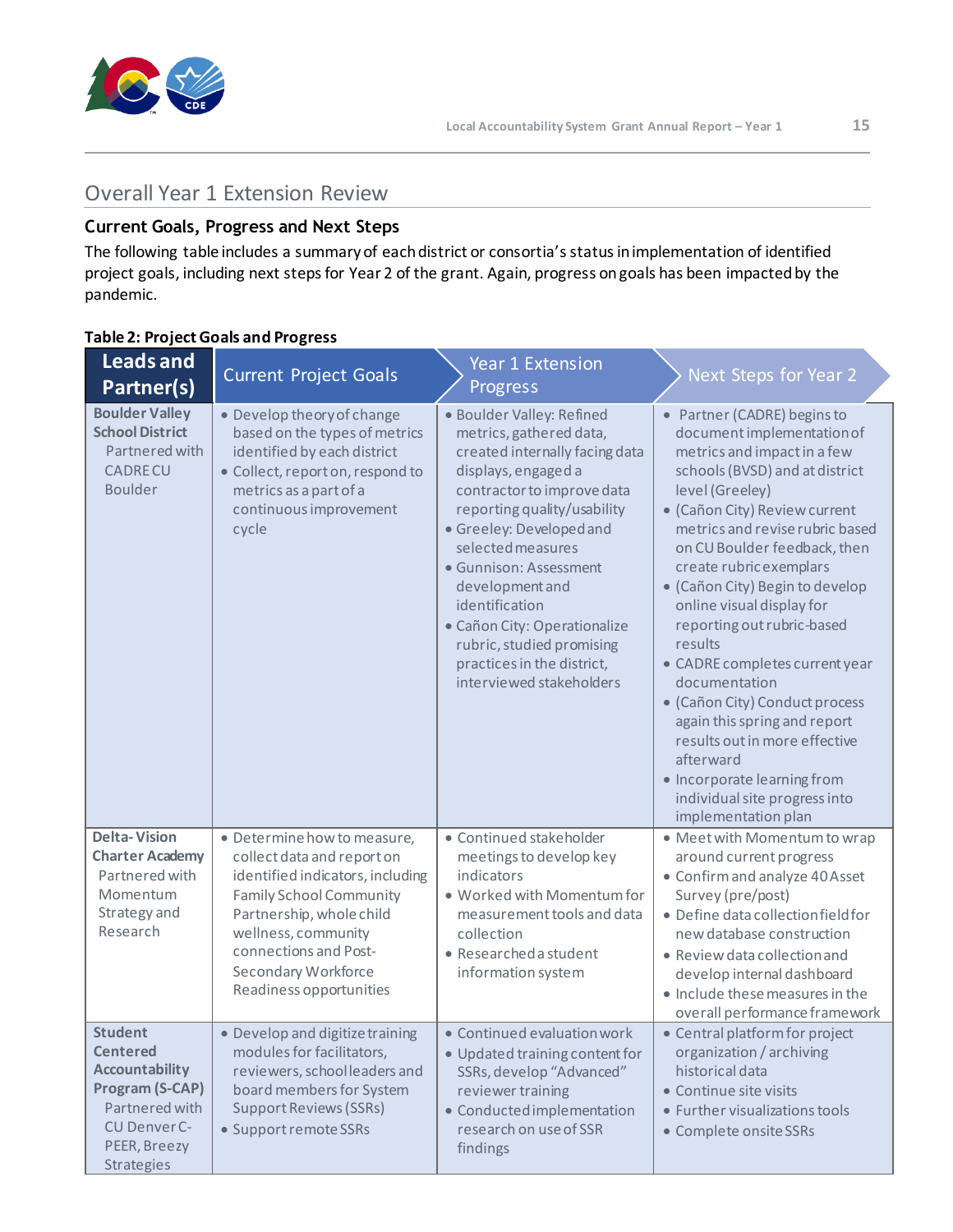

| <b>Leads and</b><br>Partner(s)                             | <b>Current Project Goals</b>                                                                                                                                                                                                                                                                                                                   | <b>Year 1 Extension</b><br>Progress                                                                                                                                                                                                                                                                                                                                                                                                                                                           | Next Steps for Year 2                                                                                                                                                                                                                     |
|------------------------------------------------------------|------------------------------------------------------------------------------------------------------------------------------------------------------------------------------------------------------------------------------------------------------------------------------------------------------------------------------------------------|-----------------------------------------------------------------------------------------------------------------------------------------------------------------------------------------------------------------------------------------------------------------------------------------------------------------------------------------------------------------------------------------------------------------------------------------------------------------------------------------------|-------------------------------------------------------------------------------------------------------------------------------------------------------------------------------------------------------------------------------------------|
|                                                            | • Strengthen district capacity in<br>peer-based accountability and<br>improvement<br>· Strengthen reliability, validity<br>and generalizability of SSR<br>tools and processes<br>• Build capacity to work with<br>community, families and staff<br>(recruitment, interactive<br>framework, alternative<br>improvement plan, cost<br>model/ROI) | · Developed continuous<br>improvement system<br>prototype<br>• Developed peer mentoring<br>frameworks                                                                                                                                                                                                                                                                                                                                                                                         | · Build out comprehensive<br>websites to satisfy/exceed UIP<br>requirements<br>· Utilize the network to share<br>improvement processes<br>• Scale / replicate                                                                             |
| <b>Denver County 1</b>                                     | · Develop district reporting<br>dashboard to supplement<br>state performance<br>frameworks<br>· Focus on whole child, school<br>culture, and additional<br>measures categories                                                                                                                                                                 | • Local board moved to<br>create a "dashboard" to<br>report information<br>important to the<br>community outside of<br>formal accountability<br>processes (On Watch,<br>School Performance<br>Compact)<br>· Work is on pause until 2021                                                                                                                                                                                                                                                       | • Engage the community with<br>updating the Denver Plan<br>(strategic plan) including local<br>accountability and dashboard                                                                                                               |
| <b>District 49</b>                                         | · Identify community priorities<br>and measurement plan<br>· Develop Supplemental<br>Performance Report and<br>Alternative Improvement Plan                                                                                                                                                                                                    | . Worked with School and<br><b>District Accountability</b><br>Committees, school and<br>district leadership teams to<br>identify potential measures<br>aligned to community<br>priorities<br>· Validated priorities and<br>potential measures<br>• Reached out to other states<br>developing Local<br><b>Accountability Systems</b><br>• Began drafting Supplemental<br>Performance Report<br>• Created Action Planning<br>Templates in Enviso to<br>complete all UIP components<br>in system | · Data Modeling<br>• Vetting Model with Staff<br>Committee<br>• Presentation with board<br>· Visualizations completed/made<br>public<br>· Work on Sustainability and<br>connection with action<br>planning/UIPs<br>· Deliberate Messaging |
| <b>Fountain-Fort</b><br>Carson<br>Partnered with<br>WestEd | · Develop School Effectiveness<br>Framework (SEF) as system of<br>comparison, rate schools on<br>level of implementation for<br>each of the standards and<br>indicators<br>• Review results with schools                                                                                                                                       | • Completed reliability and<br>validity study with WestEd<br>· Developed dashboards for<br>each school (School<br>Effectiveness Matrix)<br>• Considered and identified<br>evidence to use for<br>standards in the SEF matrix                                                                                                                                                                                                                                                                  | • Complete evidence maps<br>• Execute first District Review<br>Process<br>• Integrate current District<br>Strategic plan into a model<br>similar to the School<br>Effectiveness model                                                     |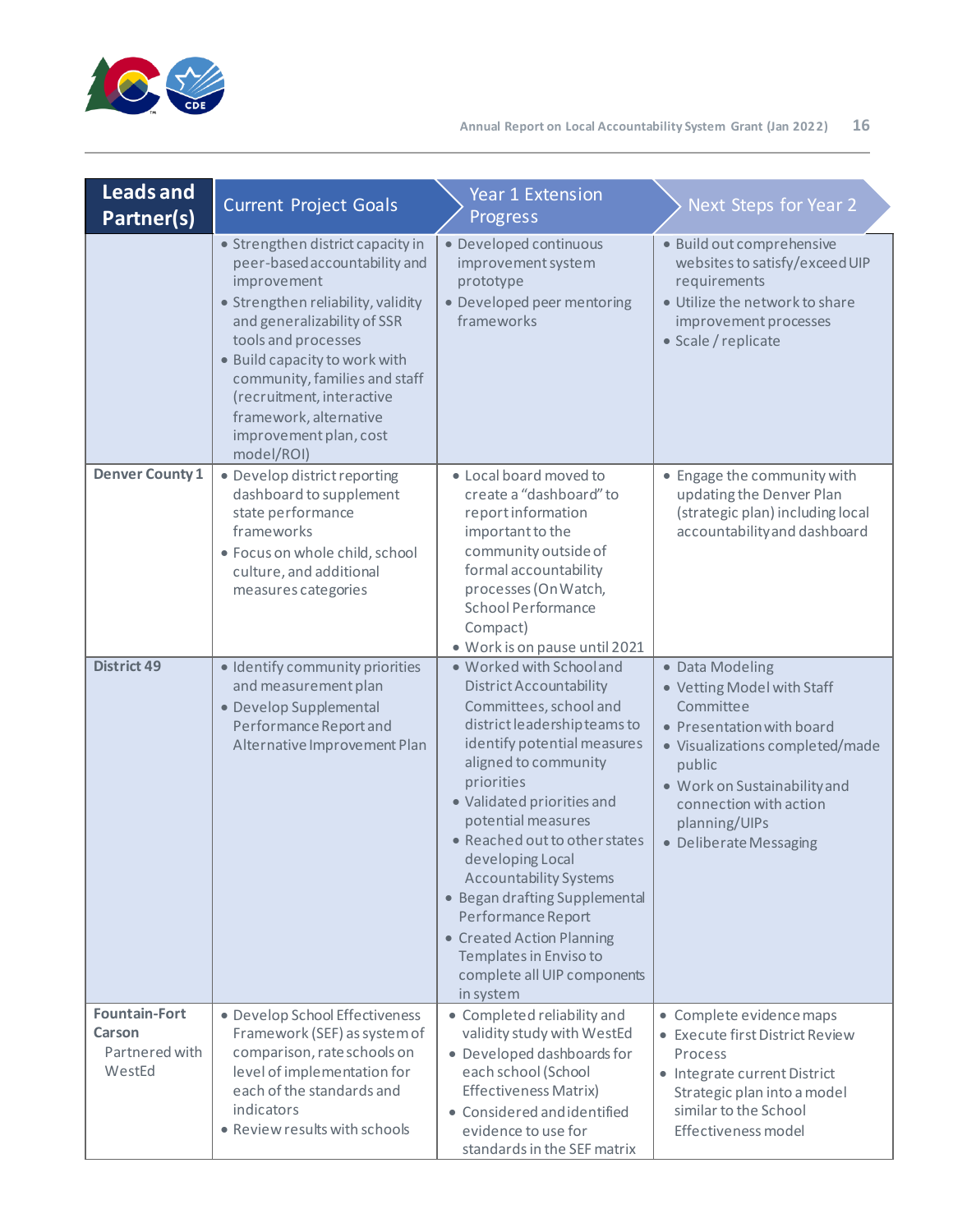

| Leads and<br>Partner(s)                                                                                                                                       | <b>Current Project Goals</b>                                                                                                                                                                                                                                                                                                                                                                                                                                                                                                    | <b>Year 1 Extension</b><br>Progress                                                                                                                                                                                                                                                                                                                                                                                                                                                                                                    | Next Steps for Year 2                                                                                                                                                                                                                                                                                                                                                                         |
|---------------------------------------------------------------------------------------------------------------------------------------------------------------|---------------------------------------------------------------------------------------------------------------------------------------------------------------------------------------------------------------------------------------------------------------------------------------------------------------------------------------------------------------------------------------------------------------------------------------------------------------------------------------------------------------------------------|----------------------------------------------------------------------------------------------------------------------------------------------------------------------------------------------------------------------------------------------------------------------------------------------------------------------------------------------------------------------------------------------------------------------------------------------------------------------------------------------------------------------------------------|-----------------------------------------------------------------------------------------------------------------------------------------------------------------------------------------------------------------------------------------------------------------------------------------------------------------------------------------------------------------------------------------------|
|                                                                                                                                                               | • SEF Self Evaluation Matrix<br>created in collaboration with<br>families and community, and a<br>Systems Evaluation form will<br>be created with next steps and<br>connect to continuous<br>improvement planning                                                                                                                                                                                                                                                                                                               | · Implemented Alternative<br>Improvement Plan based on<br>outcomes of SEF Matrix<br>· Documented input from<br>community regarding<br>implementation                                                                                                                                                                                                                                                                                                                                                                                   | • Schools can evaluate their<br>evidence gaps and be able to<br>identify strengths and gaps with<br>their school stakeholders<br>including students                                                                                                                                                                                                                                           |
| <b>Measuring</b><br><b>Opportunity</b><br><b>Pilot Project</b><br>(MOPP)<br>Partnered with<br>Momentum<br>Strategy and<br>Research, New<br>America<br>Schools | · Based on unique mission,<br>programming and/or unique<br>student population, support<br>AECs in publicly reporting<br>successes at meeting their<br>population's needs<br>· If well aligned, add new<br>measures to AEC School<br>Performance framework, if<br>not, report via Supplemental<br>Performance Report<br>• Support the development of<br>qualitative (e.g., site visits,<br>rubrics) measures<br>· Support continued<br>development of Student<br>Centered Growth System<br>(SCGS) with nationwide data<br>inputs | · Reviewed current<br>SPF/UIP/Supplemental info<br>to develop individualized<br>project roadmaps based on<br>an alignment study<br>· Collaborated on roadmap<br>discussions, put plans in<br>place for tracking, data<br>collection and<br>implementation of new<br>measures<br>• Refined customized<br>accountability options<br>(optional measures,<br>qualitative review cycle,<br>customized Accountability<br>SCGS, unique measures)<br>· Drafted Supplemental<br>Performance Report,<br>reviewed feedback<br>· Held 2 convenings | · Supplemental Performance<br>Report for 2021-22 SY<br>• Site visits if the school has<br>selected the Qualitative Review<br>option<br>• Continued networkingfor<br>members<br>• Supporting roadmap<br>implementation<br>• Collect info on Unique Measures<br>• Continue supporting SCGS<br>including calculator<br>• Start AEC SEL Norming Data<br>• Develop and maintain project<br>website |
| <b>Jefferson County</b><br><b>Public Schools</b>                                                                                                              | · Develop School Insights<br>reporting dashboard to<br>supplement state<br>performance frameworks<br>including survey data, local<br>assessments, and additional<br>measures<br>· Develop site visit protocol<br>with components of peer-<br>based accountability                                                                                                                                                                                                                                                               | · Developed draft School<br>Insights reporting<br>dashboard including soft<br>internal launch<br>· Public launch of School<br>Insights                                                                                                                                                                                                                                                                                                                                                                                                 | · Pilot culture components of<br>district insights<br>· Develop shared vision for<br>visualization and reporting in<br>the district<br>· Document source data<br>· Develop sustainable data<br>infrastructure                                                                                                                                                                                 |
| <b>NEBOCES</b><br>Partnered with<br>NWEA,<br>Generation<br>Schools                                                                                            | • Create NWEA cut points for<br>Local Acc. Measure<br>• Align UIP to NWEA and<br>College Board<br>• Develop writing assessment<br>· Stakeholder Monitoring Tool<br>to display results                                                                                                                                                                                                                                                                                                                                           | • Met with stakeholders<br>· Developed template for UIP<br>to align with local measures<br>· Held focus groups<br>· Hired a web designer                                                                                                                                                                                                                                                                                                                                                                                               | • Expand a stakeholder-focused<br>Accountability Dashboard.<br>· Include College Board, ASVAB,<br>CogAT, STAR to the<br>supplemental performance<br>framework<br>• Develop the Accountability<br>Dashboard for internal<br>(leadership) and external (public)<br>reporting.                                                                                                                   |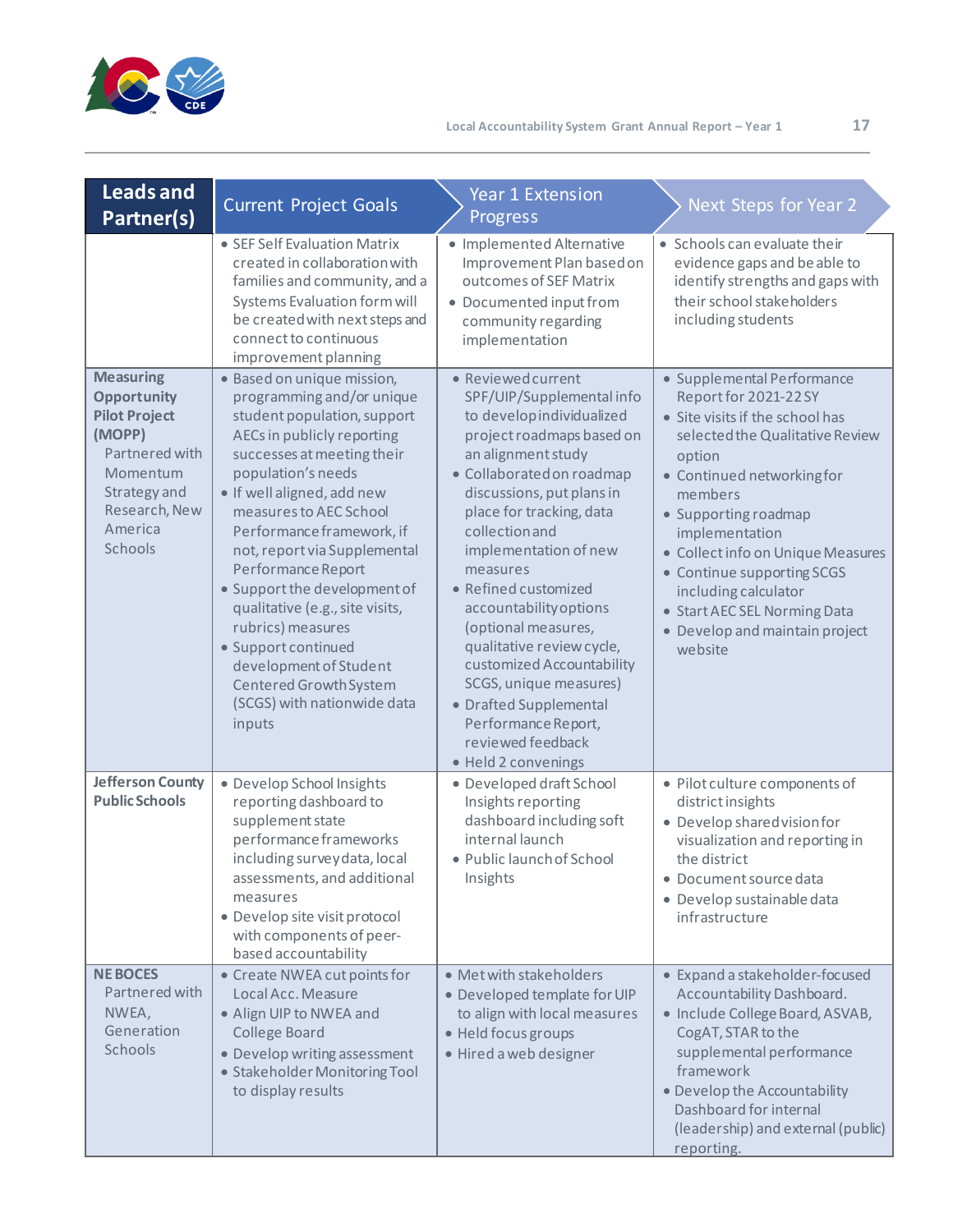

| <b>Leads and</b><br>Partner(s)                                           | <b>Current Project Goals</b>                                                                                                                                             | <b>Year 1 Extension</b><br><b>Progress</b>                                             | Next Steps for Year 2                                                                                                                                                                                                                                                                                                                                                                                                                                                                       |
|--------------------------------------------------------------------------|--------------------------------------------------------------------------------------------------------------------------------------------------------------------------|----------------------------------------------------------------------------------------|---------------------------------------------------------------------------------------------------------------------------------------------------------------------------------------------------------------------------------------------------------------------------------------------------------------------------------------------------------------------------------------------------------------------------------------------------------------------------------------------|
|                                                                          |                                                                                                                                                                          |                                                                                        | • Crosswalk existing Accountability<br>Dashboard with UIP<br>requirements.                                                                                                                                                                                                                                                                                                                                                                                                                  |
| Westminster<br>Partnered with<br>Cognia,<br>Marzano, CU<br>Denver C-PEER | • Gather data on current<br>implementation status of the<br>five levels of High Reliability<br>Schools (HRS) from teachers<br>and principals to use for<br>baseline data | · Delivered survey Spring 2021<br>• Trained on High Reliability<br>Schools Summer 2021 | · Implementation of HRS Level 1<br>across all schools in Westminster<br>and Brush<br>• Brush mini-summit completed<br>• Defining elements for a mock up<br>dashboard in process with CU<br>Denver<br>· Final elements of Dashboard<br>identified and mockup<br>completed with CU Denver<br>• All schools have completed HRS<br>level 1 and Level 2<br>• Dashboard up and running for<br>internal stakeholders with CU<br>Denver<br>• External Accreditation review<br>completed with Cognia |

\*Garfield 16is no longer participating in the grant, due to constraints related to the COVID-19 pandemic. Remaining funds were shared between current grantees, as eligible.

# <span id="page-17-0"></span>Measures, Evidence and Recommendations

## **Measures and Performance Indicators Included in Each Local System**

Grantees are required to report out the measures and indicators utilized to evaluate progress toward implementation of local priorities. These caninclude summative and formative assessments of student achievement and growth, process, progress, opportunity, participation or perception data, rubric based evaluations, and trend or change information.

| Project                                                                                                               | <b>Description of Project Measures and Performance Indicators</b>                                                                                                                                                                                                                                                                                                                                                                                                                                                                                                                                                                                                                                                                                                                                                                                                                                                                                                                      |
|-----------------------------------------------------------------------------------------------------------------------|----------------------------------------------------------------------------------------------------------------------------------------------------------------------------------------------------------------------------------------------------------------------------------------------------------------------------------------------------------------------------------------------------------------------------------------------------------------------------------------------------------------------------------------------------------------------------------------------------------------------------------------------------------------------------------------------------------------------------------------------------------------------------------------------------------------------------------------------------------------------------------------------------------------------------------------------------------------------------------------|
| <b>Boulder Valley School</b><br>District, Cañon City<br><b>School District, Greeley,</b><br><b>Gunnison Watershed</b> | Attendance, Discipline Incidents, school climate survey (Boulder Valley)<br>Homework completion, enrichment programs/activities offered, participation in<br>enrichment programs/activities, enrichment quality (Boulder Valley)<br>Traits: Innovation, Civility, Agency, Agility, Tenacity, Integrity, Knowledge (Canon City)<br>Skills: Collaboration, Reflection, Communication, Contribution, Leadership, Solution<br>Seeking, Empowerment (Cañon City)<br>School climate survey, attendance, evaluation rubric, graduation competencies, post-<br>secondary opportunities (Cañon City)<br>Physical space evaluation, counseling offerings, restorative practice offerings, enrichment<br>offerings (Gunnison Watershed)<br>Attendance, discipline, perception surveys (Gunnison Watershed)<br>Blended learning offerings, personalized learning goals set (Greeley)<br>School climate survey, graduation competencies, graduation rate, post secondary<br>opportunities (Greeley) |

#### **Table 3. Measures and Performance Indicators by Project**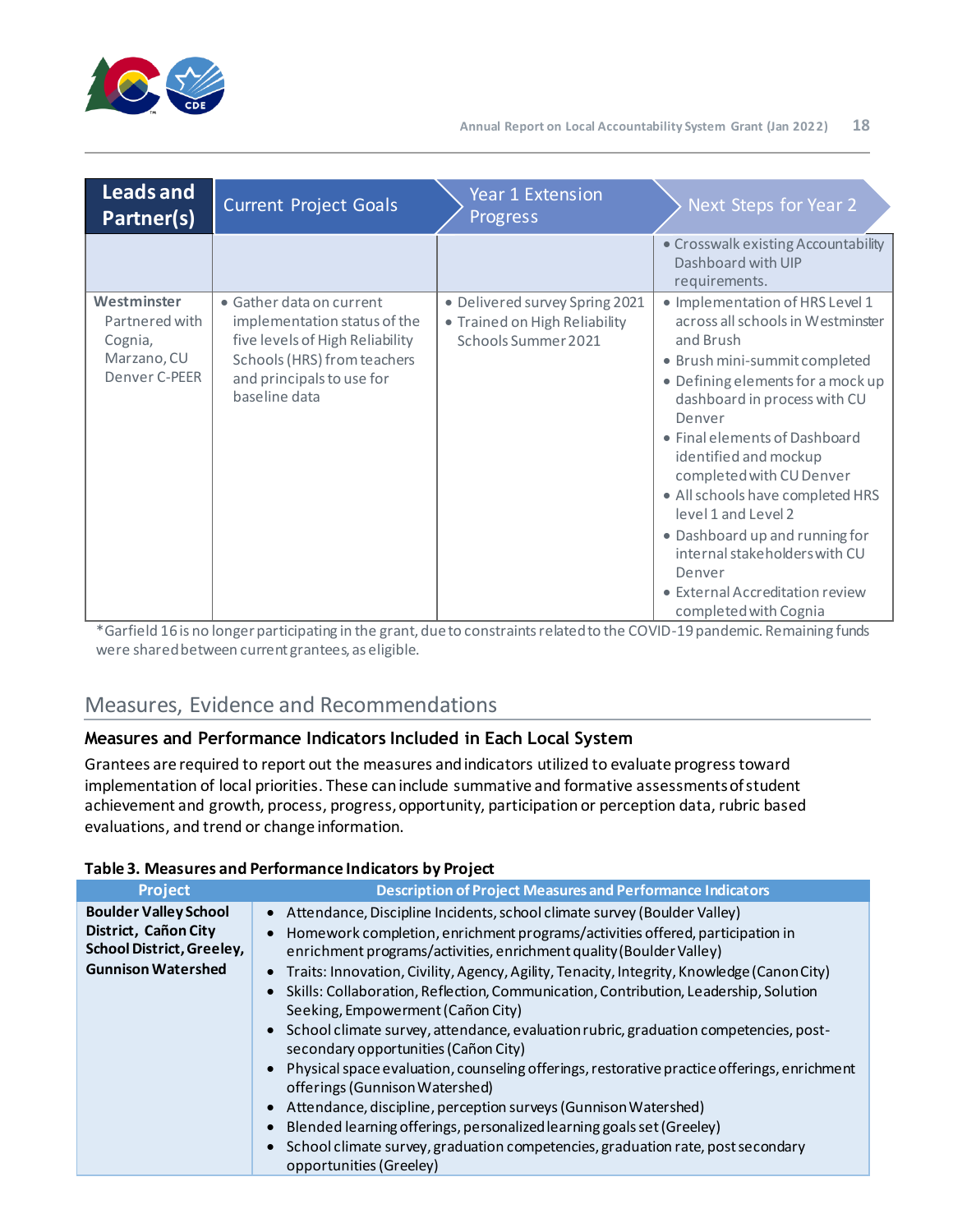

| Project                       | <b>Description of Project Measures and Performance Indicators</b>                                                                            |
|-------------------------------|----------------------------------------------------------------------------------------------------------------------------------------------|
| <b>Delta - Vision Charter</b> | • Climate and engagement survey                                                                                                              |
| Academy                       | Search Institute's Developmental Assets Profile                                                                                              |
|                               | Career interest inventory and community connections tools and resources                                                                      |
| <b>Student Centered</b>       | Academic Performance, student learning dispositions, other valued measures of student                                                        |
| <b>Accountability Program</b> | success (e.g., advanced coursework, elective participation, work-based learning                                                              |
| $(S-CAP)$                     | opportunities, and accessto non-traditional learning experiences) and, how systems                                                           |
|                               | support student success.                                                                                                                     |
|                               | • System Supports Review                                                                                                                     |
| <b>Denver Public Schools</b>  | • Whole child, school culture, and additional academic measures                                                                              |
| <b>District 49</b>            | • Student learning, school culture, safety and security, and leadership and operations.                                                      |
| <b>Fountain Fort Carson</b>   | School Effectiveness Matrix - Evaluation Rubric                                                                                              |
| <b>School District 8</b>      | Academic Performance:                                                                                                                        |
|                               | - Standard 1: Standards-Based Instruction (6 indicators)                                                                                     |
|                               | - Standard 2: Assessment for, as, and of Learning (6 indicators)                                                                             |
|                               | - Standard 3: Teaching and Learning (6 indicators)                                                                                           |
|                               | Learning Environment:<br>٠                                                                                                                   |
|                               | - Standard 4: School Culture and Environment (6 indicators)<br>- Standard 5: Student Social, Emotional, and Behavioral Health (4 indicators) |
|                               | Organizational Effectiveness:<br>п                                                                                                           |
|                               | - Standard 6: Home, School, and Community Partnerships (5 indicators)                                                                        |
|                               | - Standard 7: School and Classroom Leadership (5 indicators)                                                                                 |
|                               | • Standard 8: Comprehensive and Effective Planning (5 indicators)                                                                            |
| <b>Measuring Opportunity</b>  | • Qualitative Review Cycle                                                                                                                   |
| <b>Pilot Project (MOPP)</b>   | Schools will be reviewed by an external site visit team made up of members with different<br>٠                                               |
|                               | expertise, and reviews may focus on specific programs and populations of importance to                                                       |
|                               | the school and their mission.                                                                                                                |
|                               | Information may include who participated on the review team, what programs were<br>٠                                                         |
|                               | highlighted (and why), and what some of the highlights of the visit were.                                                                    |
|                               | <b>Unique Measures</b>                                                                                                                       |
|                               | Pregnant/parenting teens<br>٠                                                                                                                |
|                               | Students participating in restorative justice program                                                                                        |
|                               | Students with high parental involvement                                                                                                      |
|                               | Students who participate in internship programs (data collection to be postponed until 21-<br>٠                                              |
|                               | 22)<br>Student satisfaction surveys                                                                                                          |
|                               | SEL surveys                                                                                                                                  |
|                               | " Students with legal involvement                                                                                                            |
|                               | " Students participating in concurrent enrollment                                                                                            |
|                               | Tracking growth through ePortfolios of 21st century learning                                                                                 |
|                               | Students participating in construction management program (including those who earn                                                          |
|                               | college credit)                                                                                                                              |
|                               | Academic Achievement                                                                                                                         |
|                               | NWEA MAP                                                                                                                                     |
|                               | • Postsecondary and Workforce Readiness                                                                                                      |
|                               | WorkKeys                                                                                                                                     |
|                               | ■ Credit/Course Completion                                                                                                                   |
|                               | Post-completion success                                                                                                                      |
|                               | • Student engagement                                                                                                                         |
|                               | Student re-engagement                                                                                                                        |
|                               | ■ Returning students                                                                                                                         |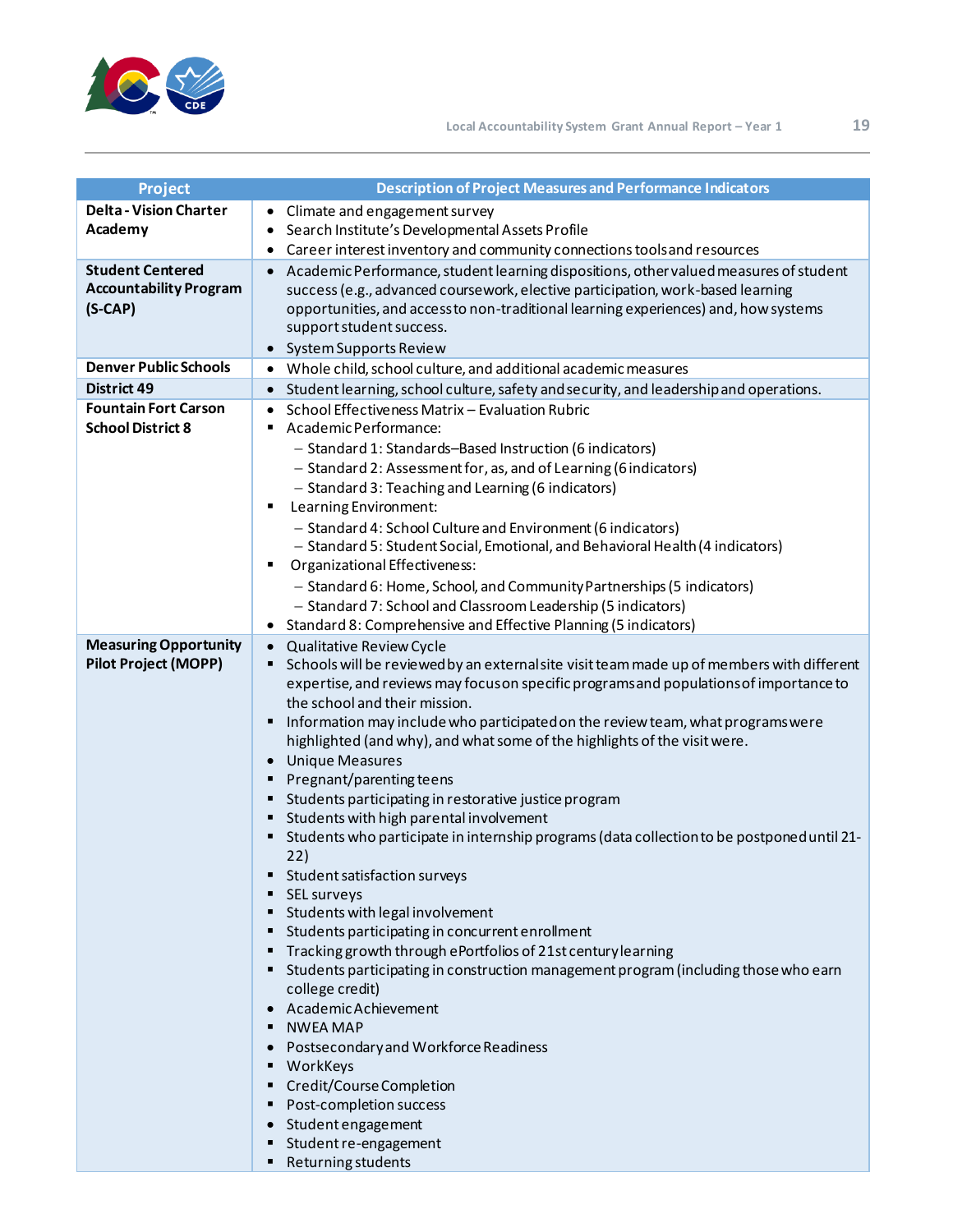

| <b>Project</b>                      | <b>Description of Project Measures and Performance Indicators</b>                                                                                                                                                                                                                                                                                                                                                                                                                                                                                                                                                                                                                                                                                                                                                |
|-------------------------------------|------------------------------------------------------------------------------------------------------------------------------------------------------------------------------------------------------------------------------------------------------------------------------------------------------------------------------------------------------------------------------------------------------------------------------------------------------------------------------------------------------------------------------------------------------------------------------------------------------------------------------------------------------------------------------------------------------------------------------------------------------------------------------------------------------------------|
|                                     | Socio-emotional or psychological adjustment<br>Discipline rate<br>٠<br>• Student-Centered Growth System<br>Academic standing (e.g., credit standing, on grade level)<br>Academic engagement and participation (gaps in attendance, behavior)<br>Socio-emotional well-being and need (well-being survey)                                                                                                                                                                                                                                                                                                                                                                                                                                                                                                          |
| Jefferson County School<br>Insights | Enrollment: total student population, demographics, choice in, choice out, attendance<br>$\bullet$<br>rate, school type (Title I, alternative school, charter, etc.), student/teacher ratio, map of<br>location<br>Climate: Student Survey (student engagement), family survey (six Parent Teacher<br>Association standards) and Teaching and Learning Conditions in Colorado (TLCC) survey<br>(nine constructs of teaching and learning conditions)<br>State Data: School Performance Framework (SPF) ratings, (Colorado Measures of<br>Academic Success) CMAS percent met/exceed, within subgroup percentiles, PWR<br>(graduation, dropout, SAT)<br>District Data: Northwest Education Association Measures of Academic Progress (NWEA<br>MAP), Acadience including within year progress and three-year trends |
| <b>NEBOCES</b>                      | <b>NWFA MAP</b><br>(1) Specific grade level cut-scores for K-8 NWEA.<br>(2) Specific growth targets for each grade level K-8 using NWEA.<br>College Board, ASVAB, CogAT, STAR                                                                                                                                                                                                                                                                                                                                                                                                                                                                                                                                                                                                                                    |
| <b>Westminster and Brush</b>        | <b>High Reliability Schools Measures</b><br>$\bullet$<br>- Level 1: Safe, Supportive and Collaborative Culture<br>- Level 2: Effective Teaching in Every Classroom<br>- Level 3: Guaranteed and Viable Curriculum<br>- Level 4: Standards-Referenced Reporting<br>- Level 5: Competency Based Education                                                                                                                                                                                                                                                                                                                                                                                                                                                                                                          |

# **Evidence Provided by the Grantees of Effectiveness in Measuring Quality**

A majority of grantees are currently designing and developing the structure of their systems, including products and deliverables. Full evaluation of the local accountability systems will be available in future years of the grant, including the legislatively required Year 3 external evaluation facilitated by an external contractor and managed by CDE [C.R.S.22-11-705 (5)(a)]. Locally, some projects are moving ahead and engaging with internal and external audiences to gather feedback. For example, the S-CAP System Support Review and Fountain Fort Carson's Student Effectiveness Matrix have received positive anecdotal feedback from participating school and district leaders regarding the value of the formal reviews, including leadership development, improvement targets and evaluation.

# **Recommendations to CDE, Legislature, and State Board of Education**

As a part of the end-of-year [presentations](https://www.cde.state.co.us/localaccountabilitysystemgrant), grantees were asked to share emerging recommendations based on their experiences developing local accountability systems. These recommendations are discussed in more detail by grantees within their presentations and have been edited and organized here for clarity. Grantees' recommendations include:

## *On the Grant*

• Continue funding for innovation in accountability to support longer-term outcomes.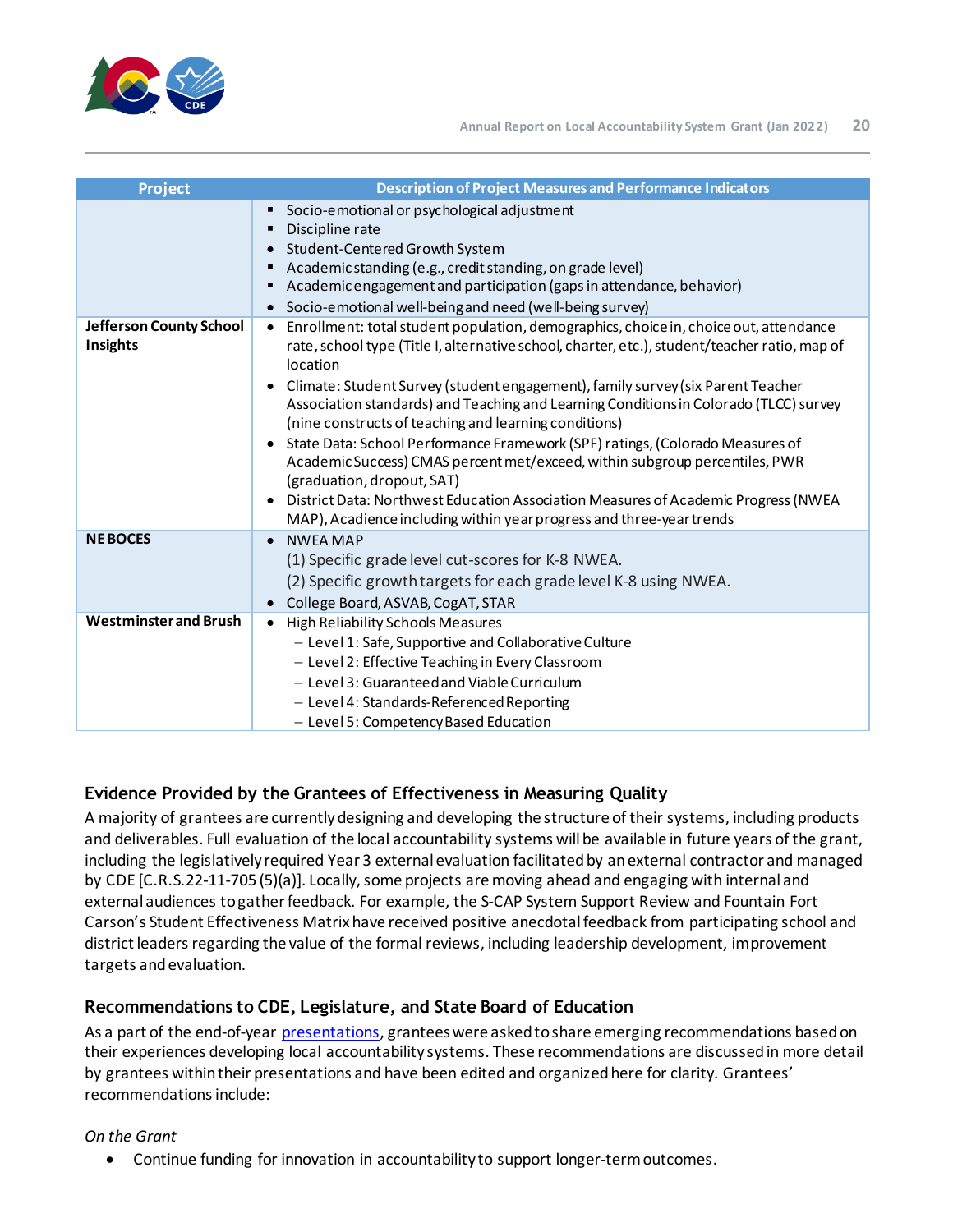

- Encourage and support more districts in defining success locally and creating processes by which they can measure their attainment of that definition.
- Use non-assessment data for accountability, just as it has been promoted for school improvement.
- Support a network of districts to develop standardized but optional measures for school culture (e.g., 21st century learning, social emotional wellness).

## *For the Community*

- Keep parent engagement at the center of decision-making.
- Ensure that accountability documents and tools are parent friendly.
- Ask parents about their reporting priorities (e.g., one district reports that their parents prioritized information unrelated to achievement and growth)
- Increase collaboration between CDE, the Colorado Department of Higher Education (CDHE), the workforce development council and the department of human services.

### *Supports from CDE directed by the SBE or State Legislature*

- Create a dedicated state level resource to support local accountability (e.g., FTE, intermediary organizations that can support local accountability conceptually and technically).
- Develop a network of consultants to support post pandemic analytics for improved and appropriate use of data.
- Build capacity for districts to sustain this work.
- Streamline data sharing processes so that support organizations can more easily work with multiple districts, obtaining relevant data from CDE.
- Play a facilitator role in the creation of surveys like the Teaching and Learning Conditions in Colorado (TLCC) survey that can be utilized by any interested districts to better understand learning climate and dispositions.

## *For State Accountability directed by the SBE or State Legislature*

- Provide more options beyond state assessment data for improvement.
- Build in ways to capture innovation within the accountability system.
- Encourage and fund new and innovative ways of measuring success of students.
- Avoid an accountability systemthat "ranks" based on single or limited academic measures as this is not sufficient to address the cause of inequitable outcomes by identified groups of students.
- Diversify evidence sources to focus on system improvement efforts.
- Focus on the "whole child," not just academic performance.
- Support improvement efforts based on evidence of system supports that are directly connected to student success.
- Consider opportunities to increase community understanding of postsecondary and workforce readiness as part of accountability systems to leverage existing data trust.

## *For Local Accountability Support from State Policy Makers*

- Continue to encourage local ownership of accountability and improvement systems.
- Equip local boards with the tools and skills necessary to monitor and assess system outcomes.
- Tap into the power of peer feedback and reflection those providing and receiving the feedback benefit.
- Embed effective research with national connections when informing accountability system improvements.